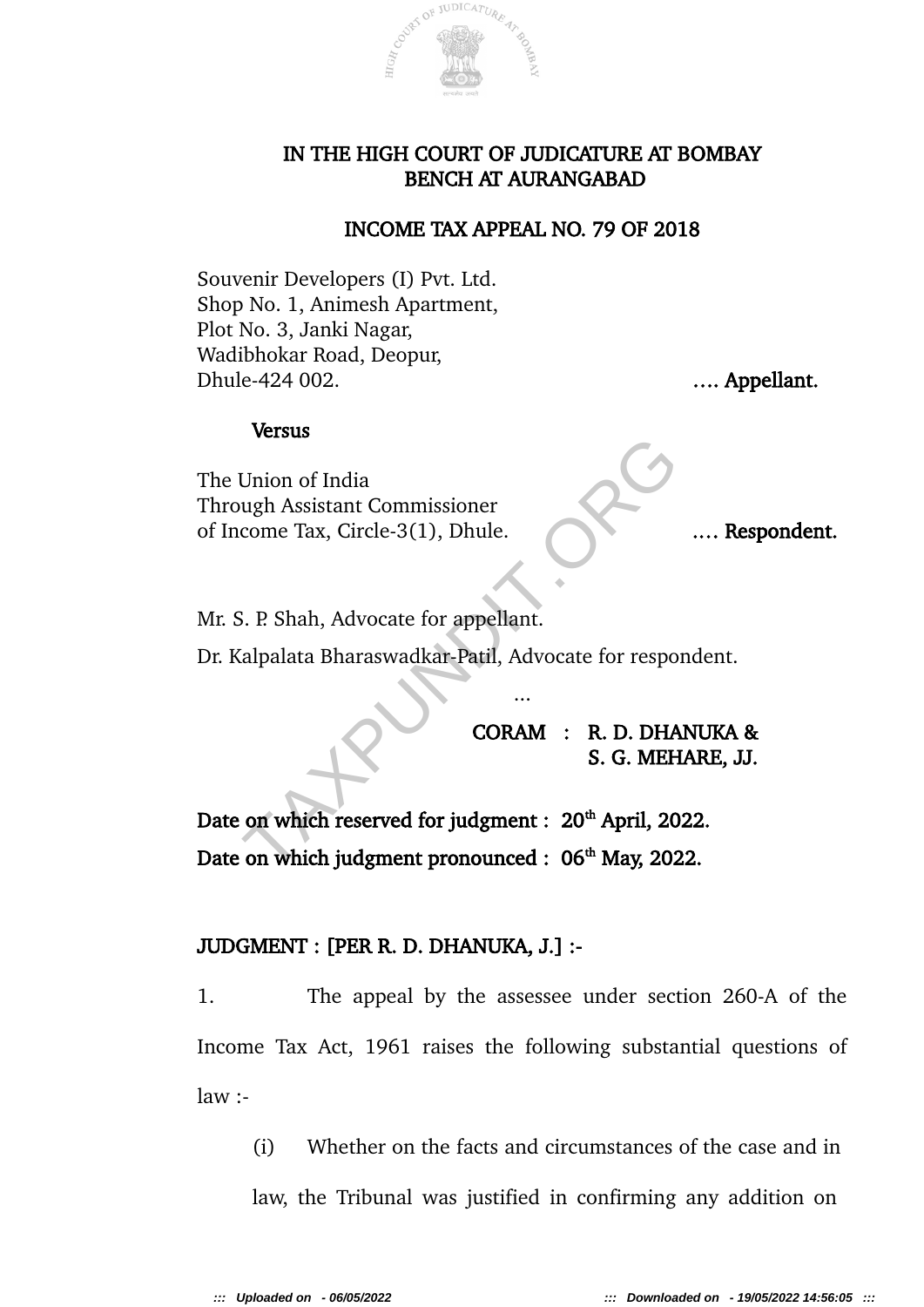

transaction in derivatives on recognized stock exchange as defined under Section 43 (5) (d) of the Income Tax Act, 1961 with reference to explanation given to Section 73 of the Income Tax Act, 1961 which is applicable to speculative transactions.

(ii) Whether loss suffered by the appellant on the transactions in respect of trading in derivatives referred to in clause (ac) of Section 2 of the Securities Contracts (Regulation) Act, 1956 carried out in a recognized stock exchange by the appellant could have been set off against the income of the appellant arisen out of infrastructure business carried on by the appellant under Section 70 of the Income Tax Act, 1961. in respect of trading in derivatives referred to<br>Section 2 of the Securities Contracts (Regul<br>carried out in a recognized stock exchange<br>could have been set off against the income<br>arisen out of infrastructure business carr

2. By consent of parties appeal is heard finally. Some of the relevant facts for the purpose of deciding this appeal are as under :-

The relevant assessment year is 2009-10 and financial year is 2008-09. The appellant is a domestic company and derives income from business.

The appellant is dealing in collection of Toll fees in the name and style "M/s. Souvenir Developer (India), Pvt. Ltd., Dhule". The appellant is also carrying business of shares and derivatives. The return of income declaring total income of Rs.85,43,220/- was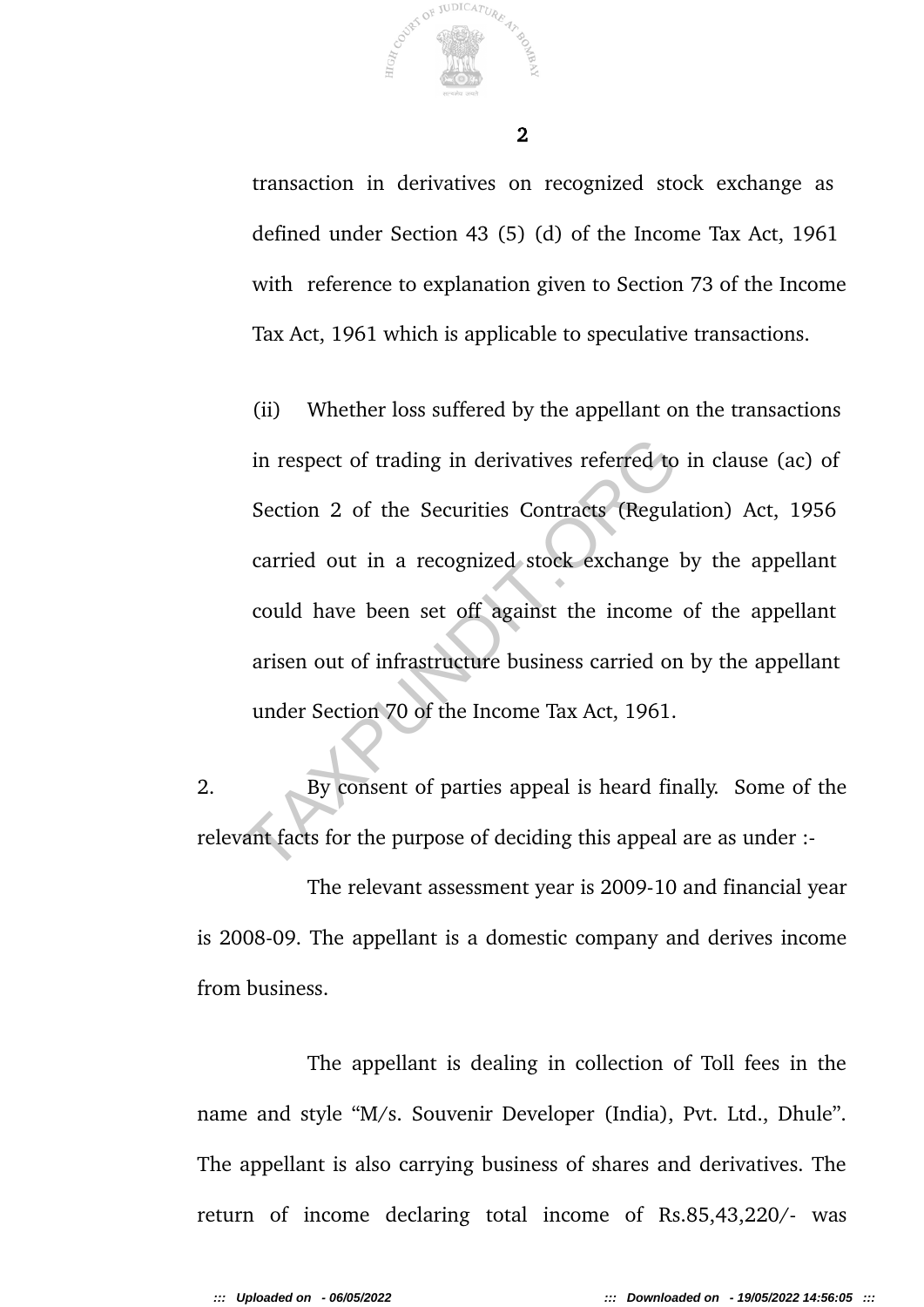submitted electronically by assessee on 30<sup>th</sup> September 2009. The same was processed on  $28<sup>th</sup>$  March 2011 under section 143 (1) of the Income Tax Act, 1961 by accepting the return of income. Subsequently the case of the appellant was picked up for scrutiny. The statutory notice under section 143(2) of the Income Tax Act, 1961 was issued on 28th September 2010. The appellant was granted an opportunity of being heard by the assessing officer. The appellant produced the information called as per questionnaire before the assessing officer. The assessing officer passed order on 29<sup>th</sup> December 2011 assessing the income of the appellant as Rs.90,79,092/-. by the assessing officer. The appellant was granted<br>g heard by the assessing officer. The appellant<br>mation called as per questionnaire before the<br>assessing officer passed order on 29<sup>th</sup> Decemb<br>ncome of the appellant as Rs

3. In the said assessment order, the assessing officer made addition of the income to the extent of Rs.5,35,872/- under three different heads. The assessing officer refused to consider the loss suffered by the assessee on transaction in derivatives while computing net taxable income. The application for rectification under section 154 made by the appellant was rejected by order dated  $14<sup>th</sup>$  May 2012. On  $4<sup>th</sup>$ June 2012 the appellant preferred an appeal before the Commissioner of Income Tax (Appeals) against the assessment order. The appellant did not challenge the additions made by the Assessing Officer.

JUDICATUR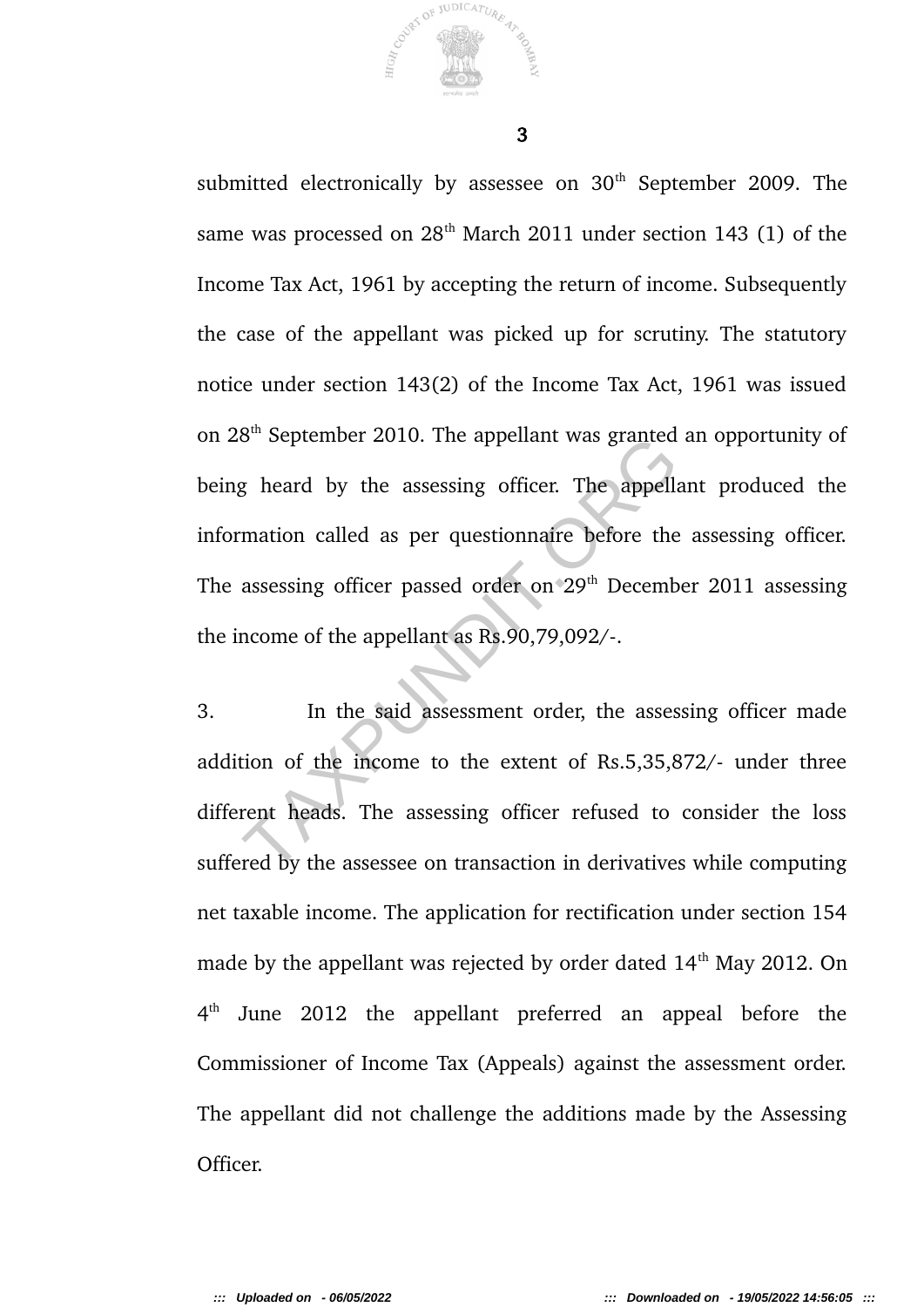4. On 27<sup>th</sup> February 2014, the Commissioner of Income Tax (Appeals) passed order refusing to consider the loss suffered by the appellant on transaction in derivatives while computing the net income of the appellant. The Commissioner of Income Tax (Appeal) was of the view that the appellant would not be entitled to set-off loss suffered from transactions in securities because of the provisions of section 73. The Commissioner held that as provided under section 73, the loss suffered by the assessee would be a loss from speculative business and as such the appellant would not be entitled to claim setoff against the income from a non-speculative business. Fractional transactions in securities because of<br>on 73. The Commissioner held that as provided<br>loss suffered by the assessee would be a loss<br>ness and as such the appellant would not be en<br>gainst the income from a non-specu

5. Being aggrieved by the said order, the appellant preferred an appeal before the Income Tax Appellate Tribunal on  $2<sup>nd</sup>$  July 2014. On 31<sup>st</sup> October 2017 the Income Tax Appellate Tribunal dismissed the said appeal. The Income Tax Appellate Tribunal was of the view that the appellant would not be entitled to claim set-off in view of the provisions of Section 73.

Being aggrieved by the said decision of the Income Tax Appellate Tribunal, the appellant has preferred this appeal under section 260-A of the Income Tax Act, 1961.

6. Some of the relevant provisions for deciding this appeal

JUDICATUR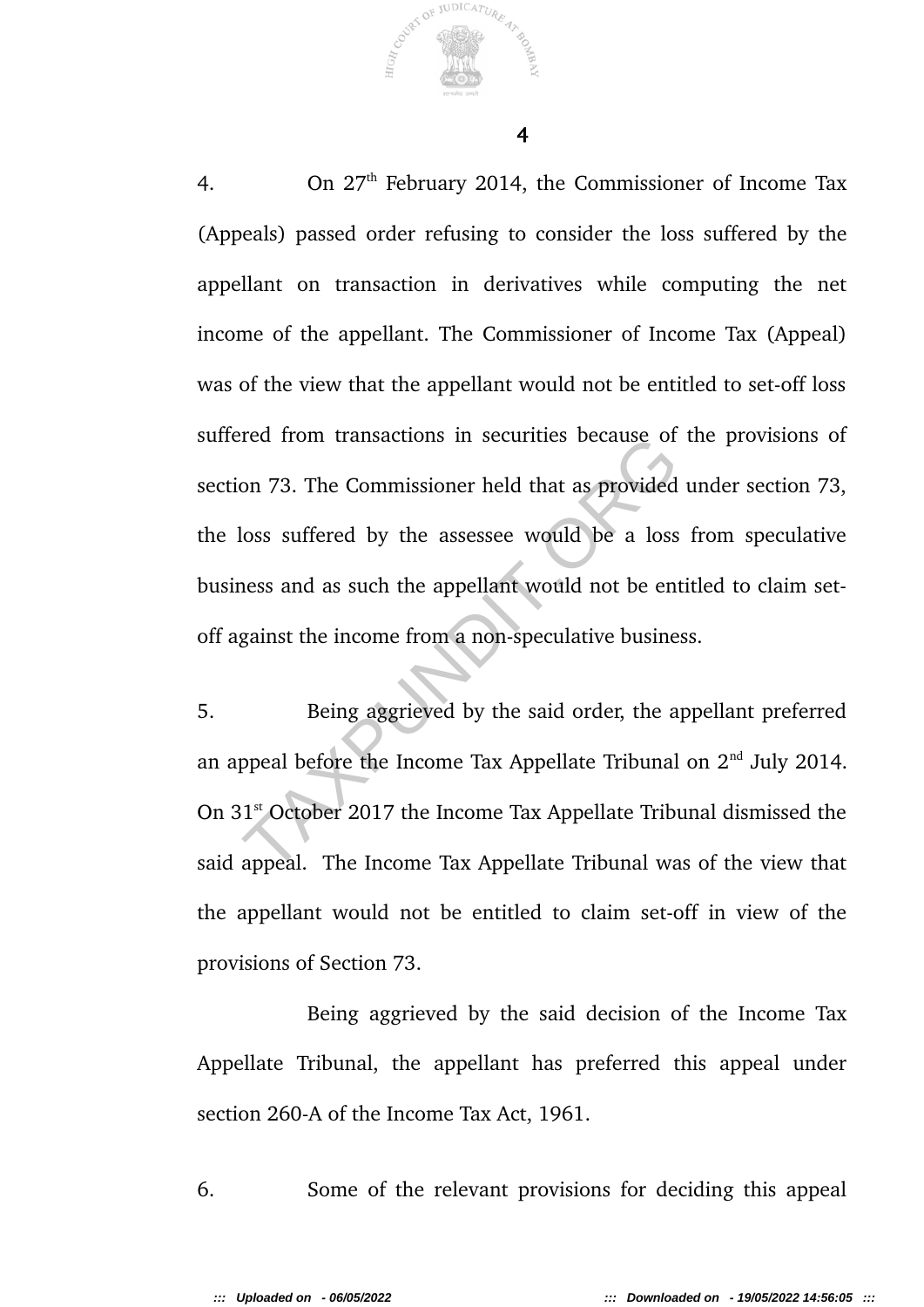

are extracted as under :-

# Definitions of certain terms relevant to income from profits and gains of business or profession.

43. In Sections 28 to 41 and in this section, unless the context otherwise requires —

(5) "speculative transaction" means a transaction in which a contract for the purchase or sale of any commodity, including stocks and shares, is periodically or ultimately settled otherwise than by the actual delivery or transfer of the commodity or scrips: (5) "speculative transaction" means a transacti<br>contract for the purchase or sale of any<br>including stocks and shares, is periodically c<br>settled otherwise than by the actual delivery of<br>the commodity or scrips:<br>Provided th

Provided that for the purpose of this clause :

(d) an eligible transaction in respect of trading in derivatives referred to in clause (ac) of section 2 of the Securities Contracts (Regulation) Act, 1956 (42 of 1956) carried out in a recognized stock exchange; or

**Explanation 1.** — For the purposes of clause  $(d)$ , the expressions —

 $\langle i \rangle$  "eligible transaction" means any transaction, —

(A) carried out electronically on screen-based systems through a stock broker or sub-broker or such other intermediary registered under section 12 of the Securities and Exchange Board of India Act, 1992 (15 of 1992) in accordance with the provisions of the Securities Contracts (Regulation) Act, 1956 (42 of 1956) or the Securities and Exchange Board of India Act, 1992 (15 of 1992) or the Depositories Act, 1996 (22 of 1996) and the rules, regulations or bye-laws made or directions issued under those Acts or by banks or mutual funds on a recognised stock exchange; and

(B) which is supported by a time stamped contract note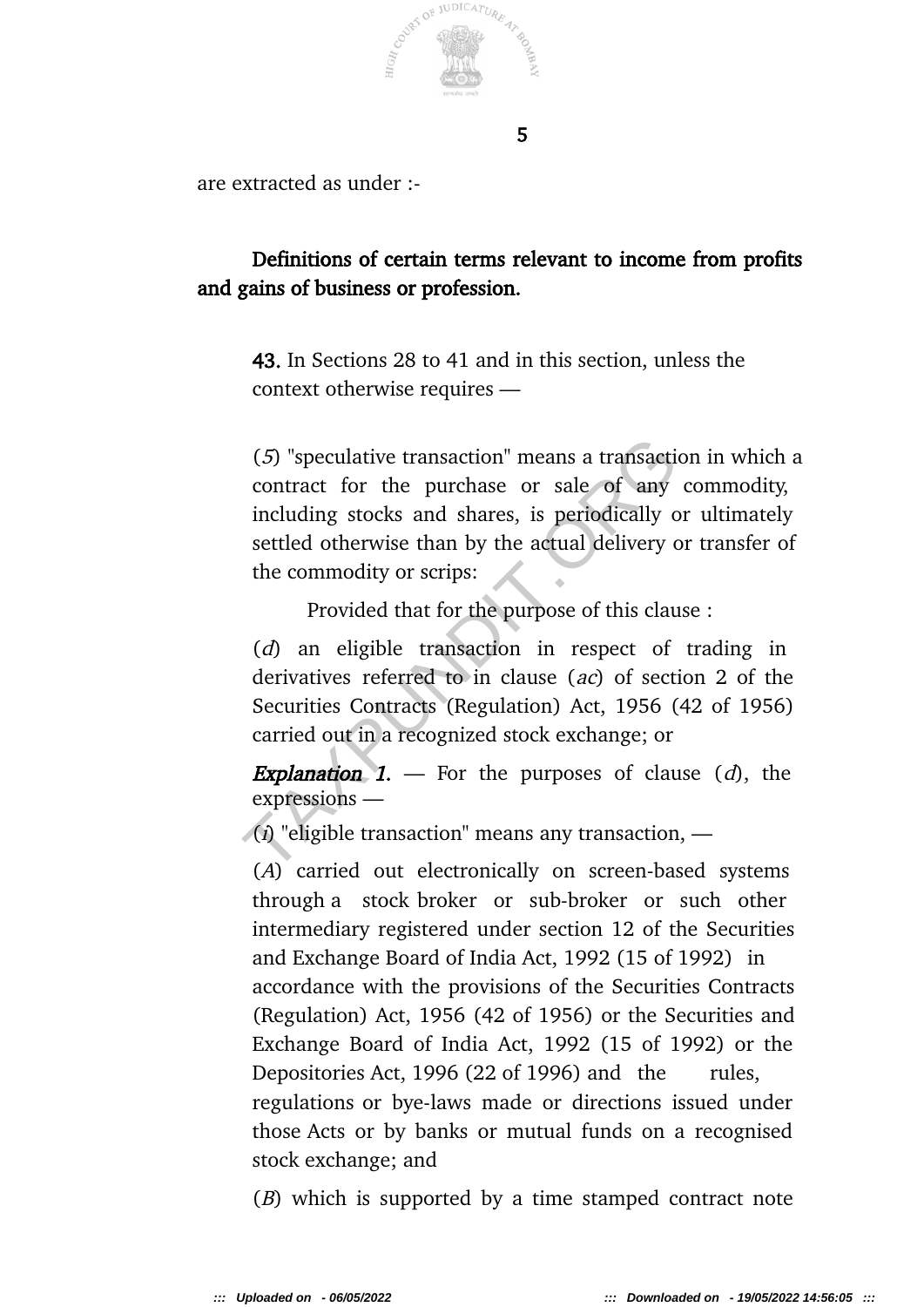

issued by such stock broker or sub-broker or such other intermediary to every client indicating in the contract note the unique client identity number allotted under any Act referred to in sub-clause (A) and permanent account number allotted under this Act;

(ii) "recognized stock exchange" means a recognized stock exchange as referred to in clause  $(f)$  of section 2 of the Securities Contracts (Regulation) Act, 1956 (42 of 1956) and which fulfils such conditions as may be prescribed and notified  $\frac{79}{2}$  by the Central Government for this purpose;

# Set off of loss from one source against income from another source under the same head of income.

70. (1) Save as otherwise provided in this Act, where the net result for any assessment year in respect of any source falling under any head of income, other than "Capital gains", is a loss, the assessee shall be entitled to have the amount of such loss set off against his income from any other source under the same head. notified  $\frac{79}{2}$  by the Central Government for this<br>Set off of loss from one source against income<br>source under the same head of income.<br>70. (1) Save as otherwise provided in this Ac<br>net result for any assessment year

(2) Where the result of the computation made for any assessment year under sections 48 to 55 in respect of any short-term capital asset is a loss, the assessee shall be entitled to have the amount of such loss set off against the income, if any, as arrived at under a similar computation made for the assessment year in respect of any other capital asset.

(3) Where the result of the computation made for any assessment year under sections 48 to 55 in respect of any capital asset (other than a short-term capital asset) is a loss, the assessee shall be entitled to have the amount of such loss set off against the income, if any, as arrived at under a similar computation made for the assessment year in respect of any other capital asset not being a short-term capital asset.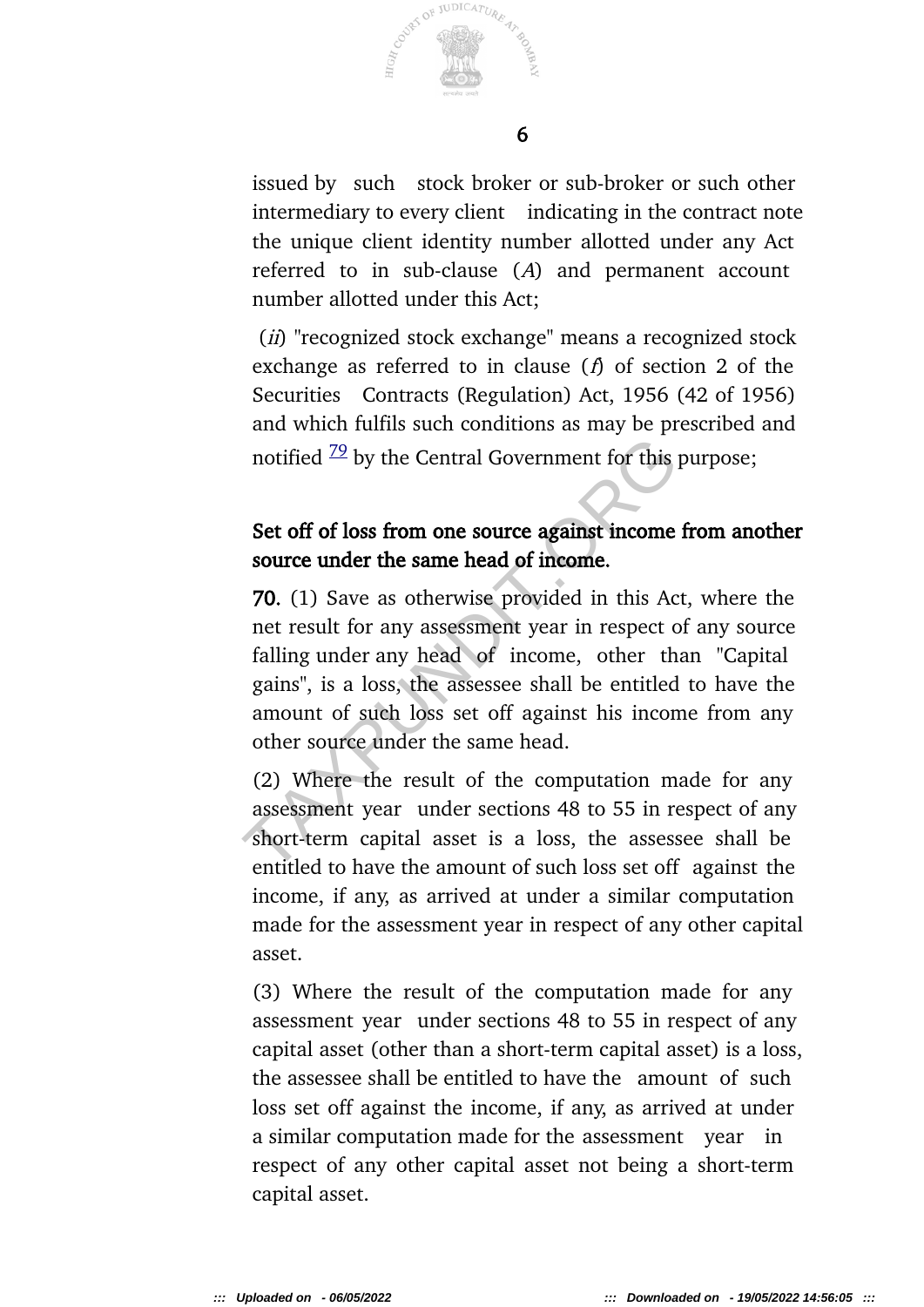

### Losses in speculation business.

73. (1) Any loss, computed in respect of a speculation business carried on by the assessee, shall not be set off except against profits and gains, if any, of another speculation business.

(2) Where for any assessment year any loss computed in respect of a speculation business has not been wholly set off under sub-section (1), so much of the loss as is not so set off or the whole loss where the assessee had no income from any other speculation business, shall, subject to the other provisions of this Chapter, be carried forward to the following assessment year, and —

 $(i)$  it shall be set off against the profits and gains, if any, of any speculation business carried on by him assessable for that assessment year; and

(*ii*) if the loss cannot be wholly so set off, the amount of loss not so set off shall be carried forward to the following assessment year and so on.

(3) In respect of allowance on account of depreciation or capital expenditure on scientific research, the provisions of sub-section (2) of section 72 shall apply in relation to speculation business as they apply in relation to any other business. of of the whole loss where the assessee had<br>from any other speculation business, shall, st<br>other provisions of this Chapter, be carried fo<br>following assessment year, and<br>(*i*) it shall be set off against the profits and ga

(4) No loss shall be carried forward under this section for more than four assessment years immediately succeeding the assessment year for which the loss was first computed.

**Explanation.** — Where any part of the business of a company (other than a company whose gross total income consists mainly of income which is chargeable under the heads "Interest on securities", "Income from house property", "Capital gains" and "Income from other sources", or a company the principal business of which is the business of trading in shares or banking]or the granting of loans and advances) consists in the purchase and sale of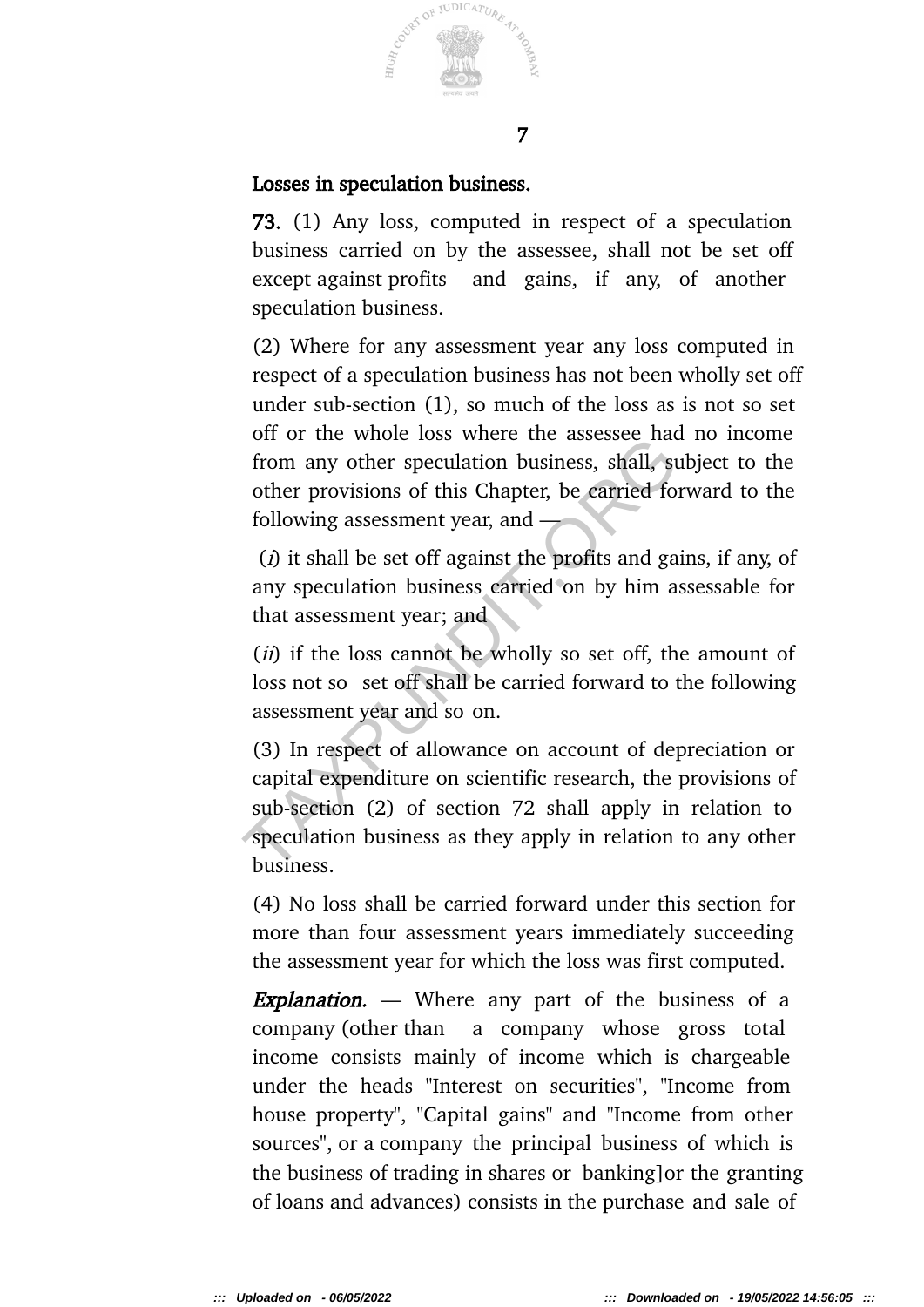

shares of other companies, such company shall, for the purposes of this section, be deemed to be carrying on a speculation business to the extent to which the business consists of the purchase and sale of such shares.

7. Mr. Shah, learned counsel for the appellant submits that, during the financial year 2008-2009 the appellant had ventured into transactions in securities in derivatives at recognized stock exchange and through registered brokers. The appellant had suffered losses to the tune of Rs.1,90,66,444/- in those transactions in securities in the derivatives. He submitted that, though the Commissioner of Income Tax (Appeals) was pleased to accept that the appellant had suffered loss in the transactions in securities in derivatives, he refused to consider the said loss while computing the net income of the appellant on the ground that under Section 73, the loss suffered by the assessee would be a loss from speculative business and as such, the appellant would not be entitled to claim set-off against the income from a nonspeculative business. sactions in securities in derivatives at recognize<br>through registered brokers. The appellant had<br>une of Rs.1,90,66,444/- in those transactions is<br>vatives. He submitted that, though the Commi<br>(Appeals) was pleased to accept

8. It is submitted by the learned counsel that, in view of Section 28 Explanation-2 r/w Section 43(5) proviso (d) such transactions are kept out of the definition of speculative transactions.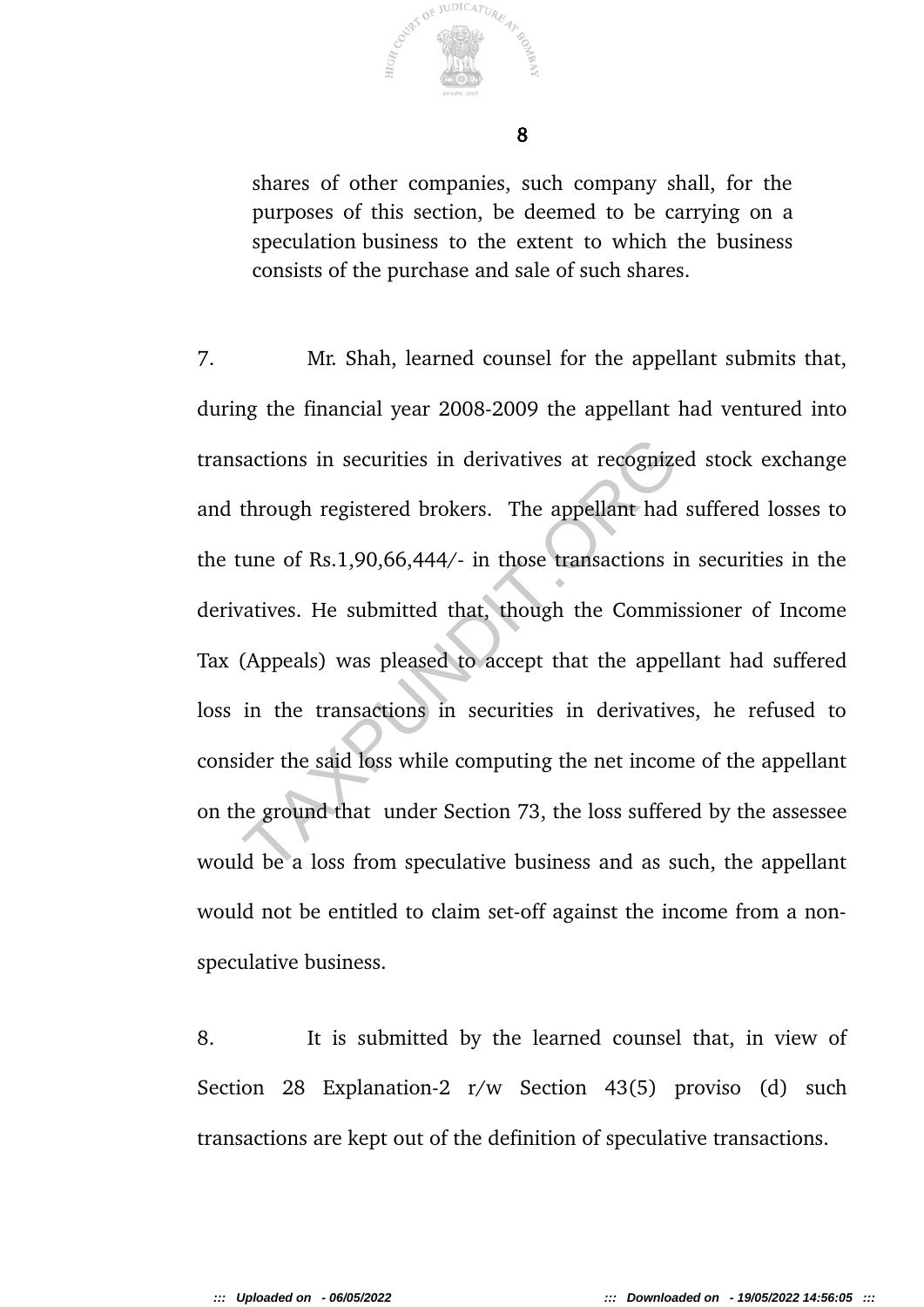9

OF JUDICATURE

9. The learned counsel for the appellant placed reliance on Section 73 of the Income Tax Act, 1961 and would submit that, the appellant was entitled to set-off the loss suffered by the appellant in the transactions in securities in the derivatives against the income derived by the appellant from the business of collection of toll and business of infrastructure. He submits that, the Commissioner of Income Tax (Appeals) did not deal with Section 43(5)(d) of the Income Tax Act, 1961 at all in the impugned order and erroneously held that, the entire transaction carried out by the appellant was speculative and thus loss suffered on such speculative transaction could not be claimed as set off against other heads of income. The learned counsel fairly states that, there is no dispute that, losses having arisen to the appellant on the trading in shares being speculative cannot be set-off against the other heads of income. ress of infrastructure. He subfilits that, the<br>me Tax Act, 1961 at all in the impugned orde<br>that, the entire transaction carried out by t<br>ulative and thus loss suffered on such spect<br>d not be claimed as set off against oth

10. Learned counsel for the appellant placed reliance on the judgment delivered by a Division Bench of this court in case of The Commissioner of Income Tax, Central-IV Vs. Shri. Bharat R. Ruia (HUF) reported in (2011) 337 ITR 452 in particular paragraph nos.6, 7, 17, 18, 21, 23, 29, 30, 33, 35 and 37 in support of the submission that, the loss suffered by the appellant in the transactions arising out of securities in derivatives were not speculative transaction under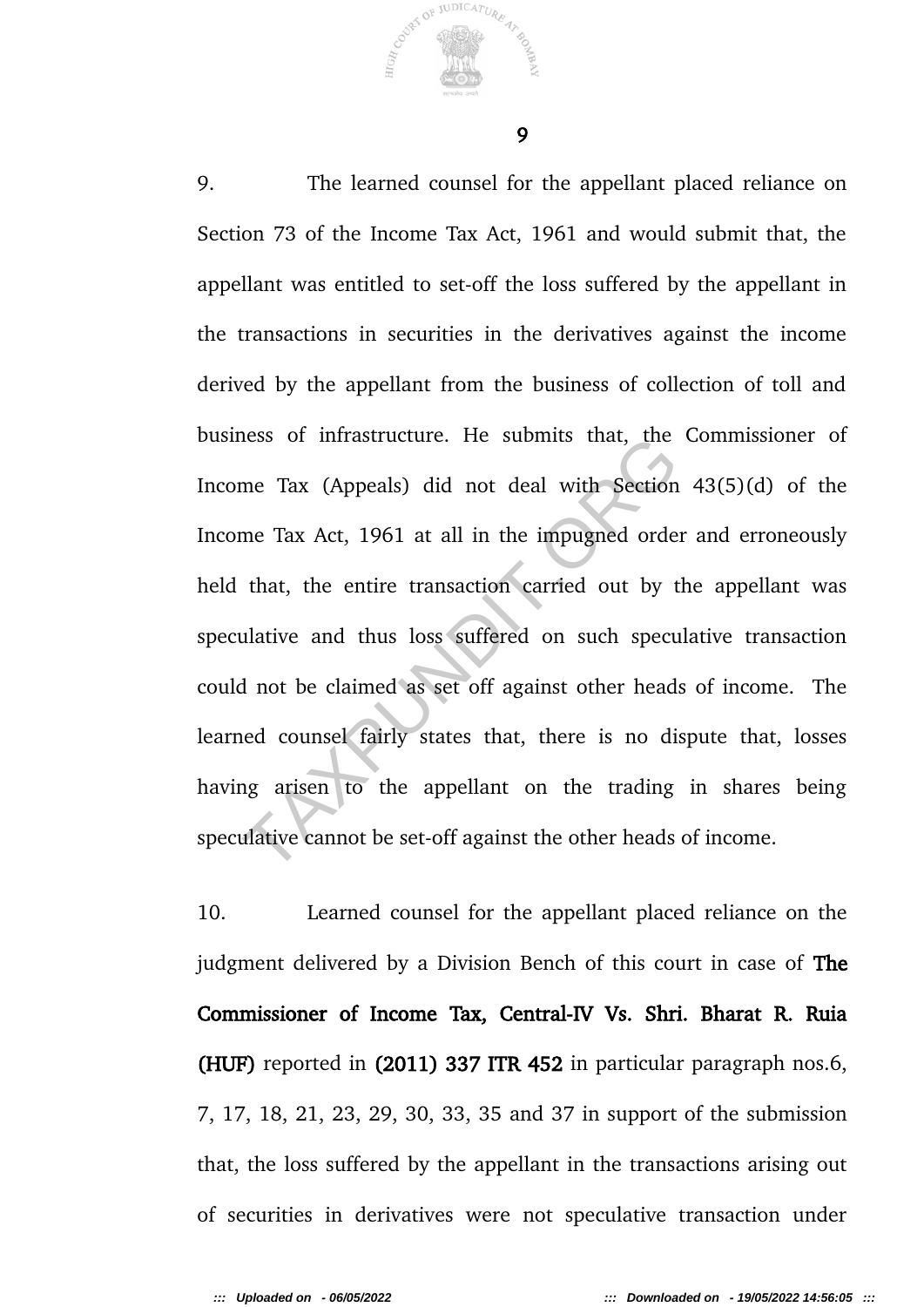

10

Section 43(5) of the Income Tax Act, 1961.

11. Learned counsel for the appellant submits that, Proviso (d) to Section 43(5) of the Income Tax Act was inserted by Finance Act, 2005 with effect from 01.04.2006. He submits that, the said proviso to Section 43(5) carved out an exception to the definition of 'speculative transaction'. He submits that, the loss suffered in the transactions in derivatives before insertion of the proviso to Section 43(5) were considered as speculative and were not entitled to be setoff against the profit under any other heads of income except profit from speculative business. However, in view of the said proviso to Section 43(5) inserted by the Finance Act, 2005 with effect from 01.04.2006, the transactions in derivatives were not considered as speculative business. ulative transaction'. He submits that, the logical<br>sactions in derivatives before insertion of the p<br>) were considered as speculative and were not<br>gainst the profit under any other heads of inc<br>speculative business. Howeve

12. The learned counsel for the appellant placed reliance on the judgment of the Hon'ble Supreme court in case of **Snowtex** Investment Limited Vs. Principal Commissioner of Income Tax, Central-2, Kolkata reported in 2019 SCC OnLine SC 749 and in particular paragraph nos.3 to 5, 14, 18, 25, 26, 33 and 34 in support of the submission that, the losses having arisen from trading in futures and options were not profits from a speculative business.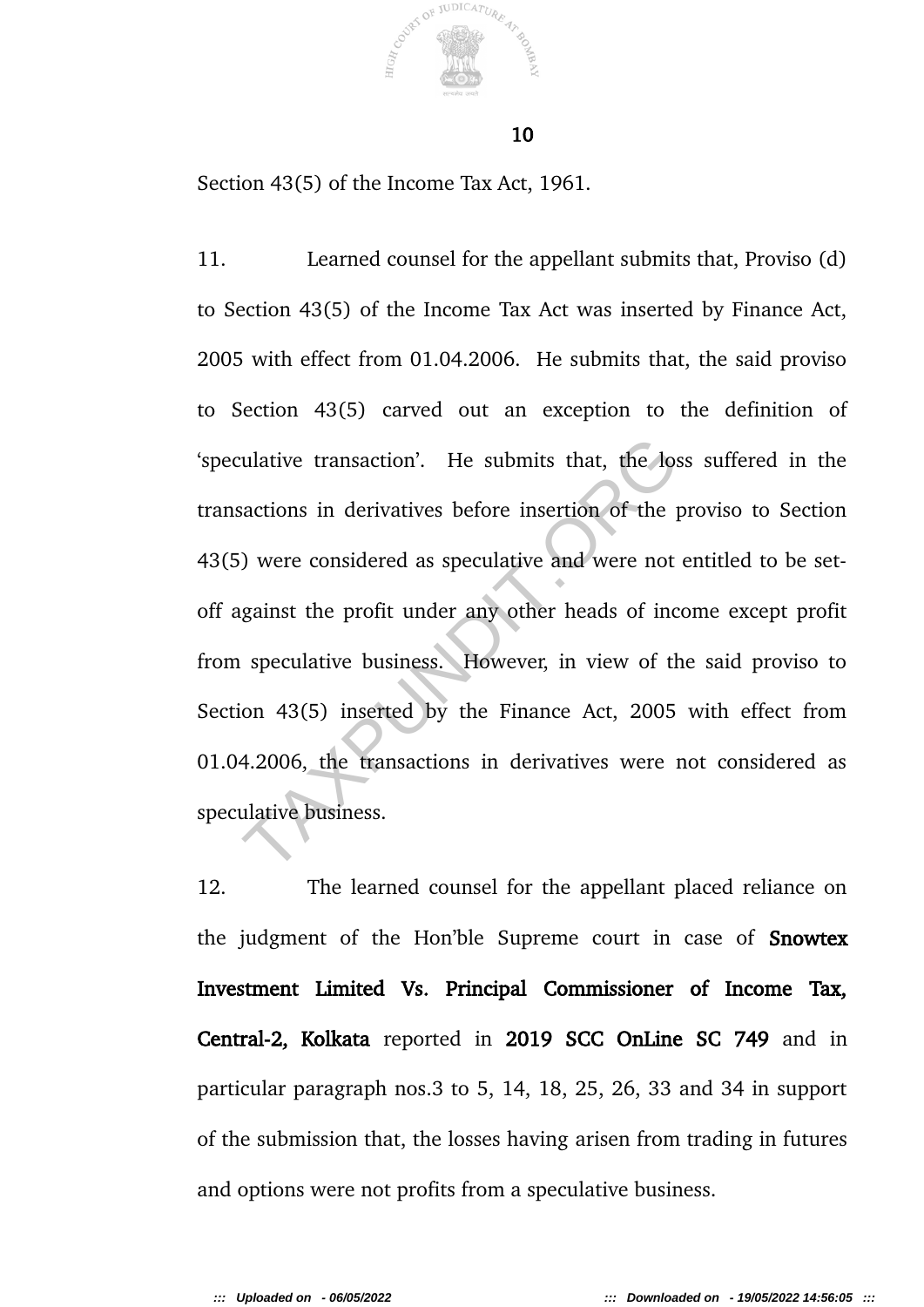13. The learned counsel for the appellant distinguished the judgment of the Hon'ble Supreme Court in case of Commissioner of Income Tax Vs. Lokmat Newspapers P. Ltd. reported in (2010) 322 ITR 43 and would submit that, in the said judgment there were no derivative transactions involved. The transactions considered by this Court in the said judgment were arising out of trading in shares. The said judgment is thus clearly distinguishable on facts.

14. Smt. Bharaswadkar-Patil, learned counsel for the revenue on the other hand invited our attention to the grounds of Appeal before the Income Tax Appellate Tribunal and would submit that, it was clearly admitted by he appellant that no set-off of loss suffered in speculative transaction was permissible. The appellant had not claimed any set-off before the Assessing Officer. The Income Tax Appellate Tribunal, however, allowed the Rectification Application filed by the appellant. The said judgment were arising out of traditional<br>judgment is thus clearly distinguishable on facts<br>Smt. Bharaswadkar-Patil, learned couns<br>he other hand invited our attention to the g<br>re the Income Tax Appellate Tribunal a

15. The learned counsel for the revenue invited our attention to Section 43(5) (d), Section 73 and would submit that, in view of the definition of speculative transaction and in view of Section 73 of the Income Tax Act, 1961, losses in speculation business would not be governed by Section 43(5) read with proviso thereto. She submits

JUDICATURA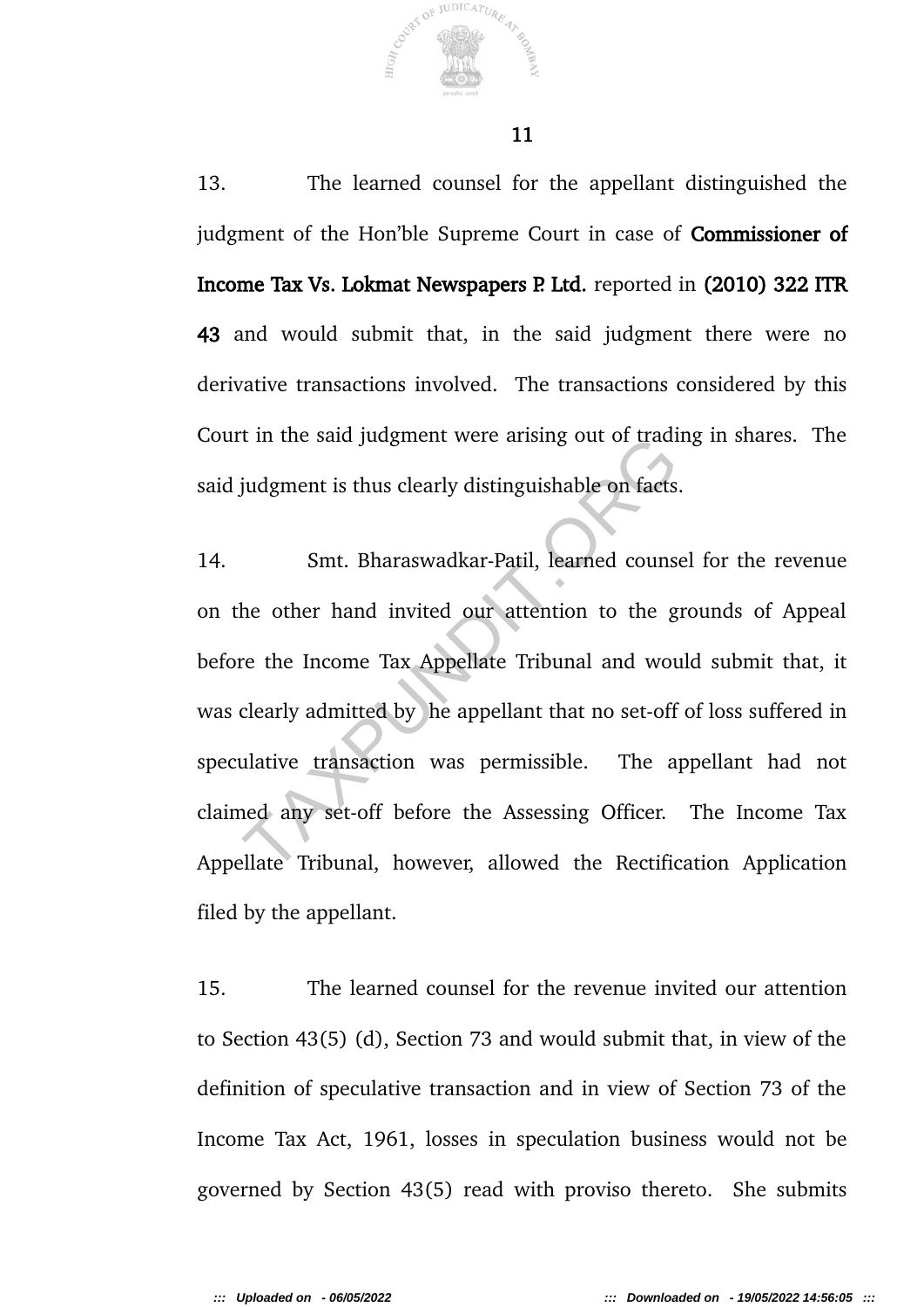

that, deeming fiction is created under Section 73 of the Income Tax Act, 1961. The learned counsel for the revenue placed reliance on the judgment of the Delhi High Court in case of The Commissioner of Income Tax Vs. DLF Commercial Developers Limited reported in (2013) 218 Taxman 45 and in particular paragraph nos.5, 6, 9 and 10. She submits that, in the said judgment it is clearly held that, objective of Section 73 apparent from the tenor of its language is to deny speculative businesses the benefit of carry forward of losses.

16. The learned counsel for the revenue made an attempt to distinguish the judgment of the Hon'ble Supreme Court in case of Snowtex Investment Limited (supra) on the ground that, the Hon'ble Supreme Court in the said judgment had considered the principal business of assessee. The issue before the Hon'ble Supreme Court was different. The learned counsel for the revenue strongly placed reliance on the judgment of this court in case of Commissioner of Income Tax **Vs. Lokmat Newspapers P. Ltd.** (supra) and would submit that, the authorities below have rightly considered the said judgment, though the same was not directly on the issue. In support of this submissions she placed reliance on paragraph no.6 of the said judgment. Submits that, in the said judgment it is clearly in<br>ection 73 apparent from the tenor of its land<br>ulative businesses the benefit of carry forward of<br>The learned counsel for the revenue magnish the judgment of the Hon'ble S

17. The learned counsel for the revenue made an attempt to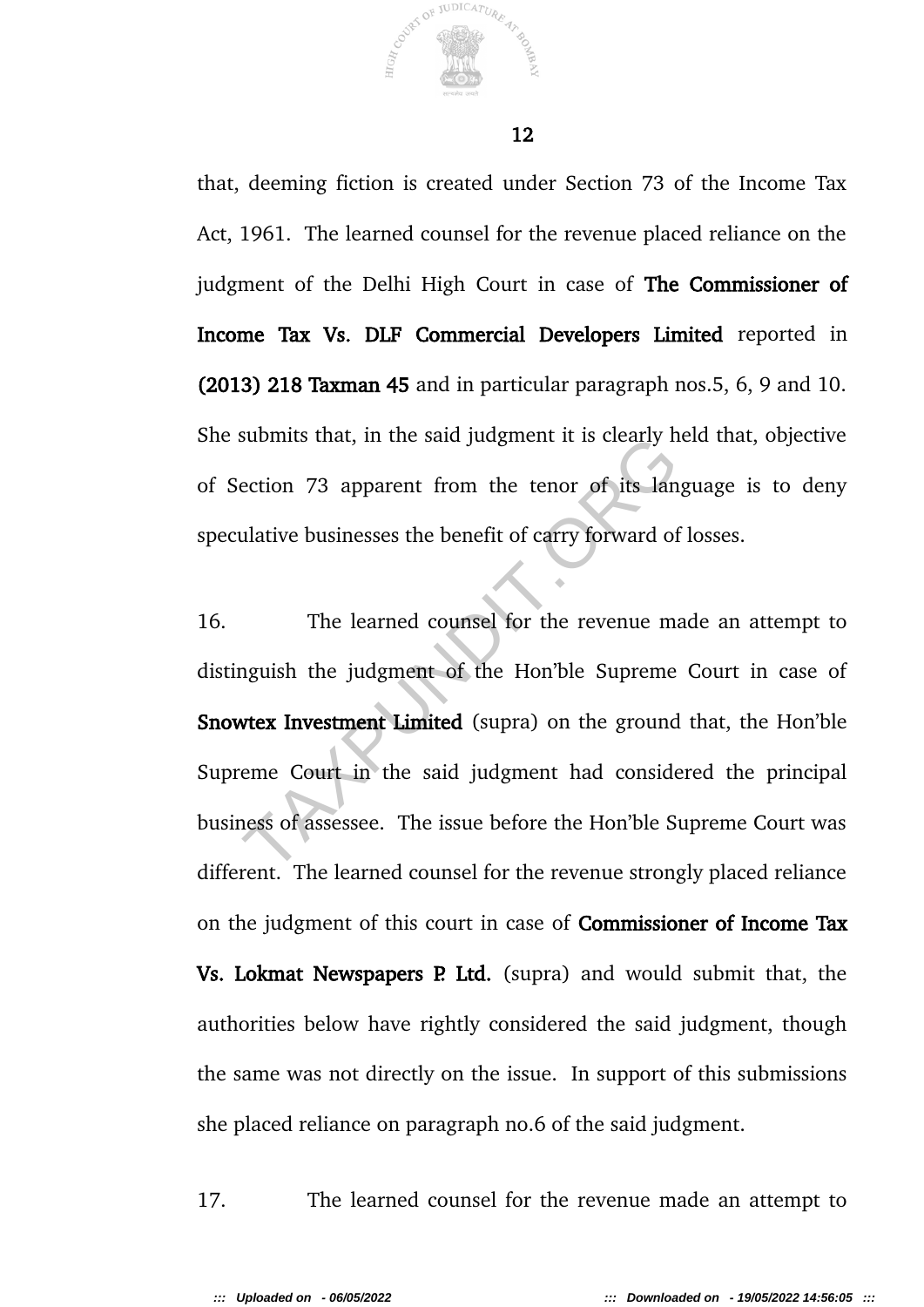

distinguish this judgment in case of The Commissioner of Income Tax, Central-IV Vs. Shri. Bharat R. Ruia (HUF) (supra). She submits that, question felt for consideration by this Court in this judgment was whether proviso inserted to Section 43(5) was clarificatory or not and the ratio in the said judgment would not apply to the facts of this case. The learned counsel for the revenue tenders the explanatory notes on the provisions of the Finance Act, 2005 dated  $27<sup>th</sup>$  February, 2006 for showing the purpose and object of insertion of proviso to Section 43(5) of the Income Tax Act, 1961.

18. Mr. Shah, learned counsel for the appellant in his rejoinder argument would submit that, Section 43 of the Income Tax Act, 1961 falls under the Part (iv) of the Income Tax Act whereas, Section 43 of the said Act falls under Part (vi). It is submitted that, the appellant in this case had three sources of income i.e. (i) income arisen out of infrastructure business, (ii) losses incurred in the transaction in derivatives and (iii) losses suffered in transaction in equity shares. The appellant had claimed set-off in respect of the loss derived in the derivative transaction against the profits having arisen from the infrastructure business. He invited our attention to Section 73 of the Income Tax Act, 1961 and would submit that, the business of the infrastructure carried out by the appellant is not a speculative rearned counser for the revenue tenders the expressions of the Finance Act, 2005 dated 27<sup>th</sup><br>ving the purpose and object of insertion of p<br>a) of the Income Tax Act, 1961.<br>Mr. Shah, learned counsel for the appellar<br>ment wo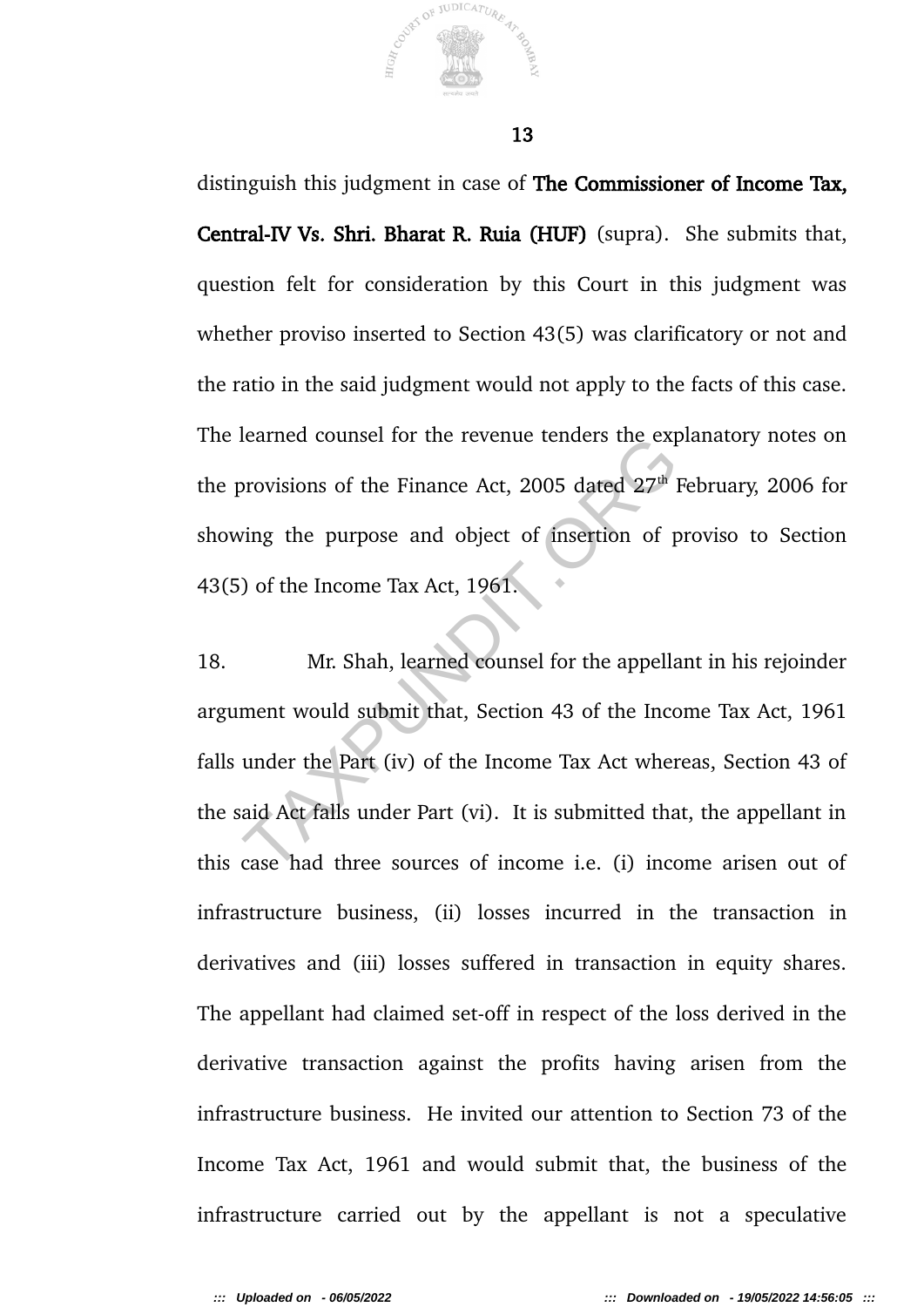

business. It is not the case of the revenue that, loss in trasactions in securities carried out by the appellant in derivatives is a speculative business. He submits that, since business in derivative is not included in the definition of speculative business, the loss suffered by the appellant is permitted to be set-off against income having arisen to the appellant out of infrastructure business.

19. The learned counsel for the appellant strongly placed reliance on Section 70 of the Income Tax Act and would submit that, loss suffered by the appellant in the transactions in securities in derivatives being one of the distinct business falling under head of the income from business, the appellant is entitled to set-off the loss under the said source against the income having arisen from the infrastructure business which is also a distinct business falling under Section 28 of the Income Tax Act, 1961. He submits that, loss suffered by the assessee under distinct business under the said head can be also adjusted against the income of another business under the head of income under Section 28. Section 73 deals with the set-off of speculative business and thus reliance placed by the learned counsel for the revenue on the proviso thereto is totally misplaced. Learned counsel for the appellant invited our attention to the paragraph no.14, The learned counsel for the appellant<br>nce on Section 70 of the Income Tax Act and v<br>suffered by the appellant in the transaction<br>varives being one of the distinct business falling<br>me from business, the appellant is entitle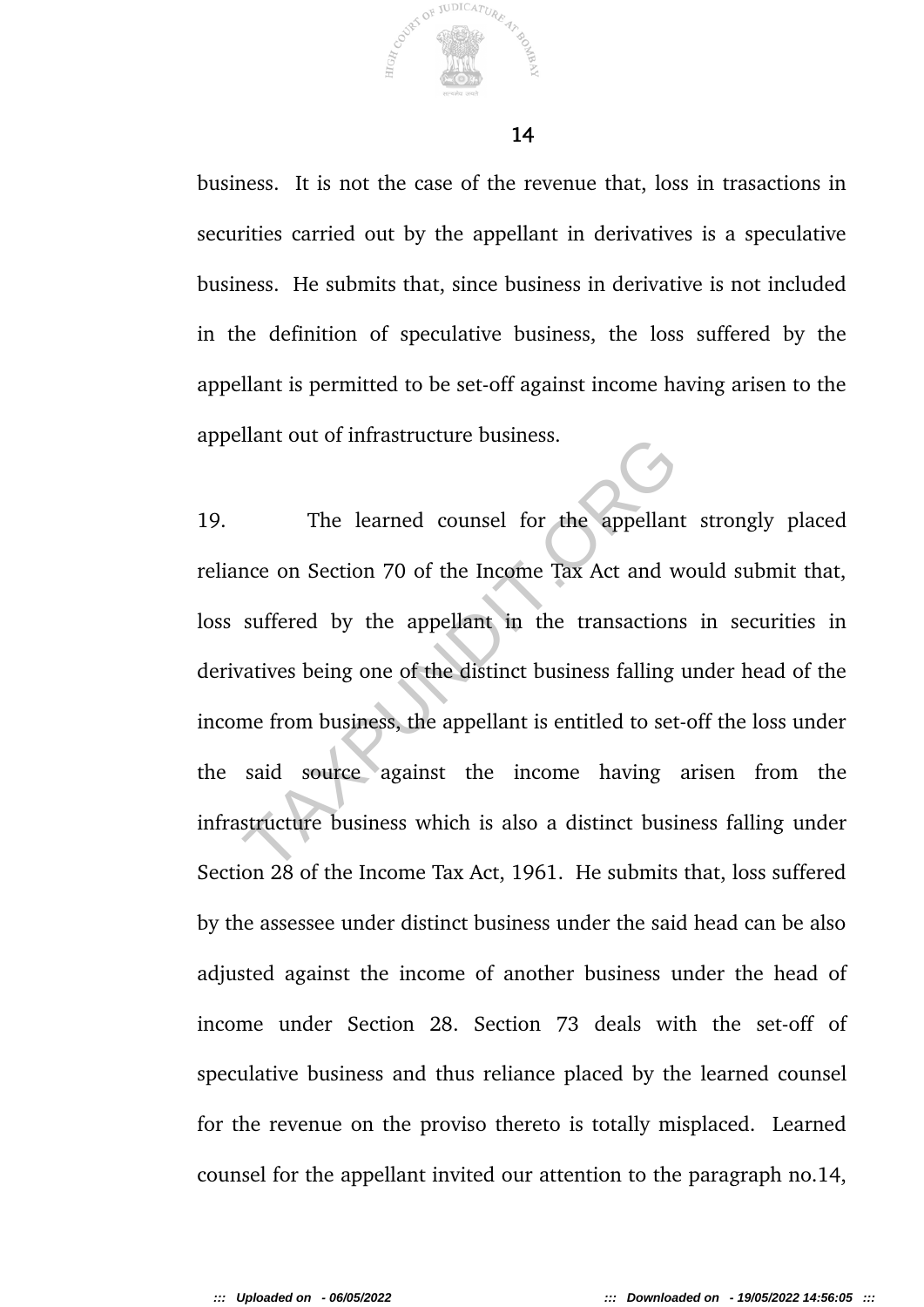

17, 25 and 36 of the judgment of the Hon'ble Supreme court in case of Snowtex Investment Limited (supra) and would submit that, the Hon'ble Supreme Court has considered the Memorandum issued by the Government explaining the amendment to Section 43(5) of the Income Tax Act, 1961.

#### REASONS AND CONCLUSIONS

20. The Assessing Officer did not consider the effect of insertion of proviso to Section 43(5) of the Income Tax Act in the impugned order at all. The Commissioner of Income Tax (Appeals) allowed the Rectification Application filed by the appellant under Section 143(3) read with Section 143 (1). The said order passed by the Commissioner of Income Tax (Appeals) allowing the Rectification Application filed by the appellant was not challenged by the respondent-revenue at any stage. SONS AND CONCLUSIONS<br>The Assessing Officer did not consider<br>tion of proviso to Section 43(5) of the Incon<br>ugned order at all. The Commissioner of Inco<br>wed the Rectification Application filed by the<br>on 143(3) read with Sect

21. The Commissioner of Income Tax (Appeals) observed that, the Assessing Officer had not impugned anything in regard to the share trading loss in the assessment order under Section 143(3) and had rejected the Rectification Application stating that as per the return of income there was an income of Rs.85,43,220/- and hence there was no mistake apparent from record which required rectification. In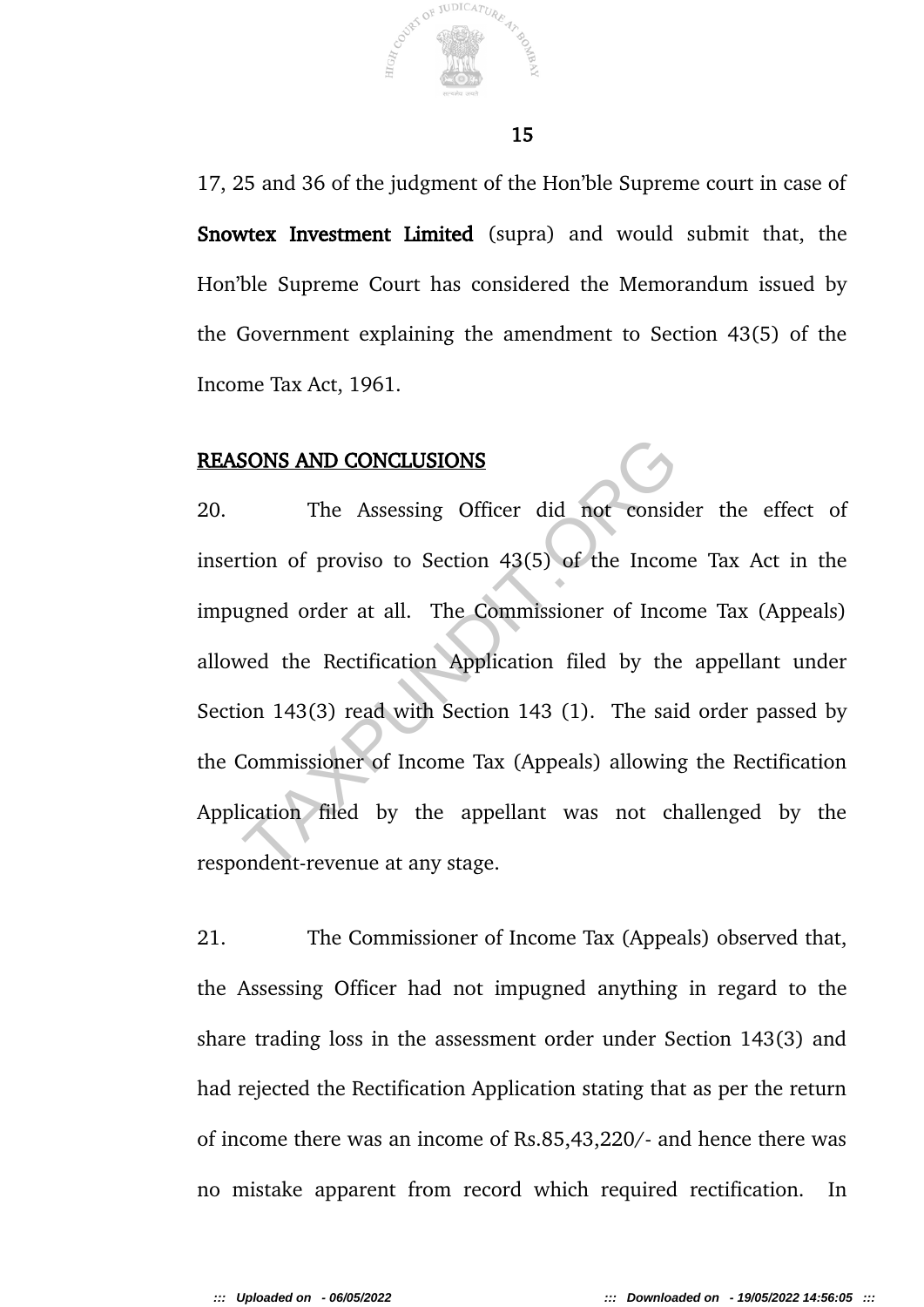

paragraph no.9 of the said order passed by the Commissioner of Income Tax (Appeals) it was observed that, on verification of the case record, it was noticed that the appellant company had carried out activity of share trading in derivatives and had incurred loss amounting to Rs.1,90,66,444/-.

22. The Commissioner of Income Tax (Appeals), however, considered the explanation to Section 73 of the Act and erroneously observed that, income from share trading is to be regarded as speculative income. The Commissioner of Income Tax (Appeals), adverted to the judgment of the Delhi High court in The Commissioner of Income Tax Vs. DLF Commercial Developers Limited (supra) and held that, the loss claimed by the appellant company in respect of the share trading in derivative at Rs.1,90,66,444/- is to be assessed as speculative loss. However, the set-off being speculative loss could not be set-off against the regular business income assessed by the Assessing Officer at Rs.90,79,092/- as claimed by the appellant. The Commissioner of Income Tax (Appeals) did not consider or dealt with the contention of the appellant that, in view of amended provisions of Section 43(5)(d), the trading of shares in derivatives was to be assessed as the regular business and not speculative business and thus The Commissioner of Income Tax (A<br>idered the explanation to Section 73 of the Ac<br>rved that, income from share trading is to<br>ulative income. The Commissioner of Incom<br>rted to the judgment of the Delhi High court in<br>icome Ta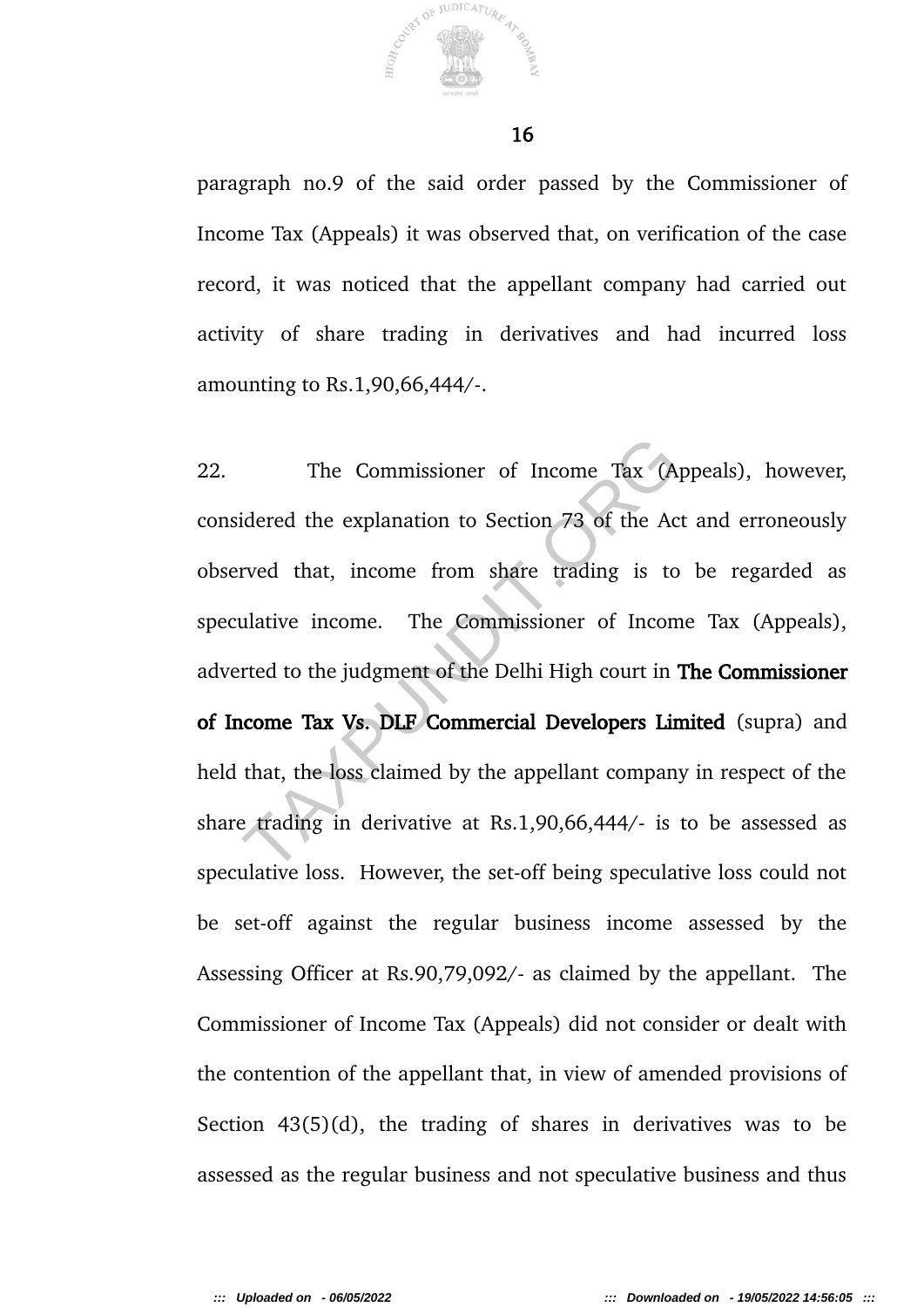

loss if any in transaction in derivative was required to be set-off against the other heads of income.

23. In the impugned order, the Income Tax Appellate Tribunal has dealt with the grounds raised by the appellant that the learned CIT(A) erred in law and on facts in confirming an addition on transactions in derivatives on recognized stock exchange as defined in Section 43(5)(d) of the Income Tax Act 1961 with reference to explanation given to Section 73 of the Income Tax Act, 1961 which is applicable to speculative transactions. The Income Tax Appellate Tribunal, however, considered the judgment of this Court in case of Commissioner of Income Tax Vs. Lokmat Newspapers P. Ltd. (supra) and more particularly paragraph nos. 6 to 10 and erroneously held that, in view of the admitted facts of the case, the ground no.3 raised in Appeal filed by the appellant-assessee is dismissed. The Income Tax Appellate Tribunal did not consider the effect of insertion of the proviso in Section 43(5) of the Income Tax Act, 1961 by the Finance Act, 2005 with effect from 01.04.2006 at all. Fractions in derivatives on recognized stock exch<br>on 43(5)(d) of the Income Tax Act 1961<br>anation given to Section 73 of the Income Tax  $\mu$ <br>icable to speculative transactions. The Incor<br>anal, however, considered the judgm

24. Chapter IV of the Income Tax Act, 1961 provides for computation of total income under five heads. Section 28 to 44DB deals with profits and gains of any business or profession and about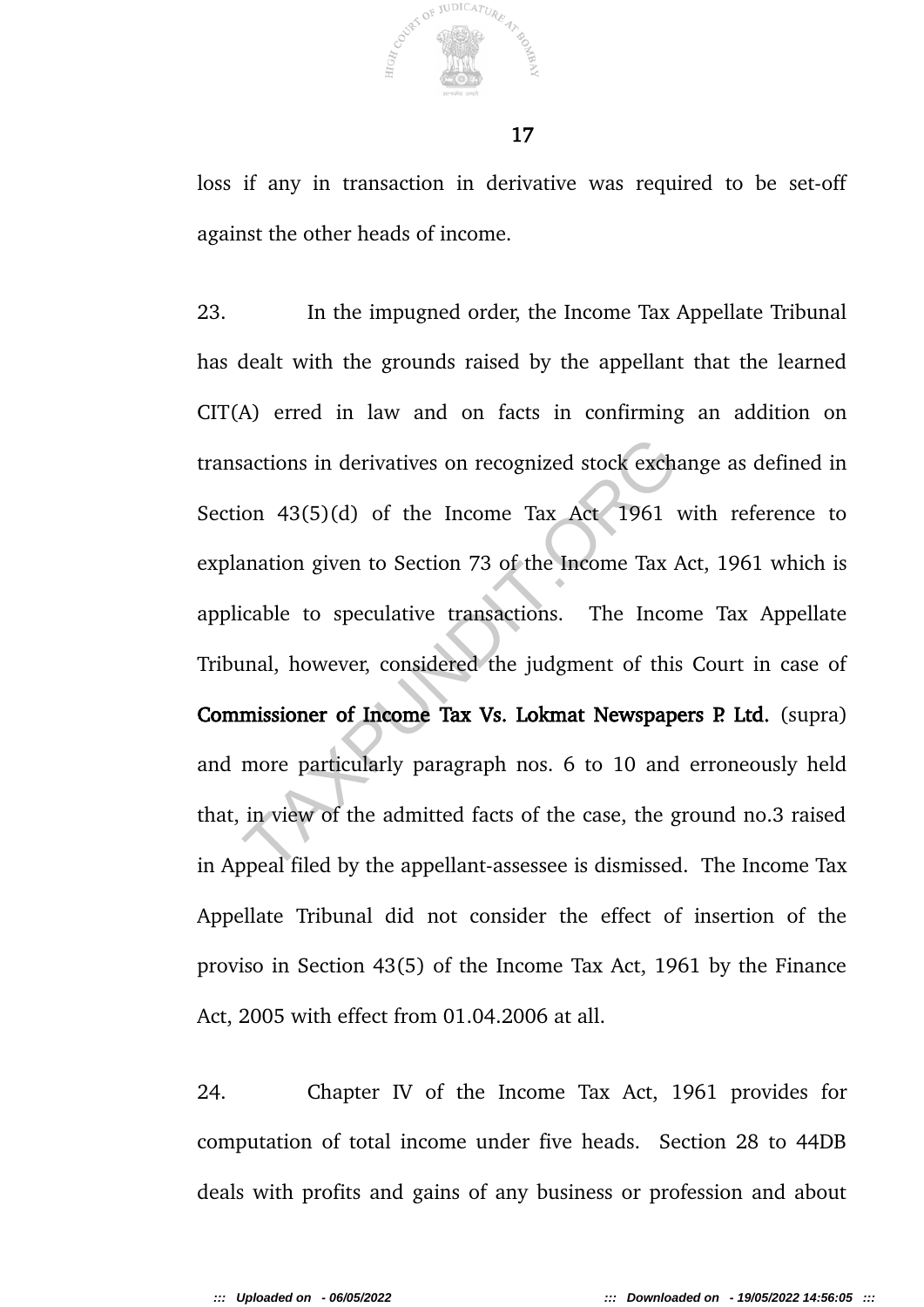

various permissible deductions out of such income. Section 43 provides for definitions of certain terms relevant to income from profits and gains of business or profession and more particularly under Section 28 to 41 of the Income Tax Act, 1961. Section 43(5) of the Income Tax Act defines that 'speculative transaction' means a transaction in which a contract for the purchase or sale of any commodity, including stocks and shares, is periodically or ultimately settled otherwise than by the actual delivery or transfer of the commodity or scrips.

25. In this case the appellant has not claimed any set-off of the loss suffered by the appellant in the transactions in shares where delivery was actually effected. The appellant has admittedly claimed set-off of the loss suffered in respect of transactions in derivatives in view of the Finance Act, 2005 with effect from 01.04.2006. It is thus clear beyond reasonable doubt that the transaction in derivative was carved out as an exception in the definition of speculative transaction. None of the Authorities below, however, considered and dealt with the effect of said proviso (d) to Section 43(5) of the Income Tax Act, 1961 inserted by the Finance Act, 2005 with effect from 01.04.2006 in the impugned orders. Modity, including stocks and shares, is periodical otherwise than by the actual delivery of<br>modity or scrips.<br>In this case the appellant has not claim<br>oss suffered by the appellant in the transaction<br>ery was actually effec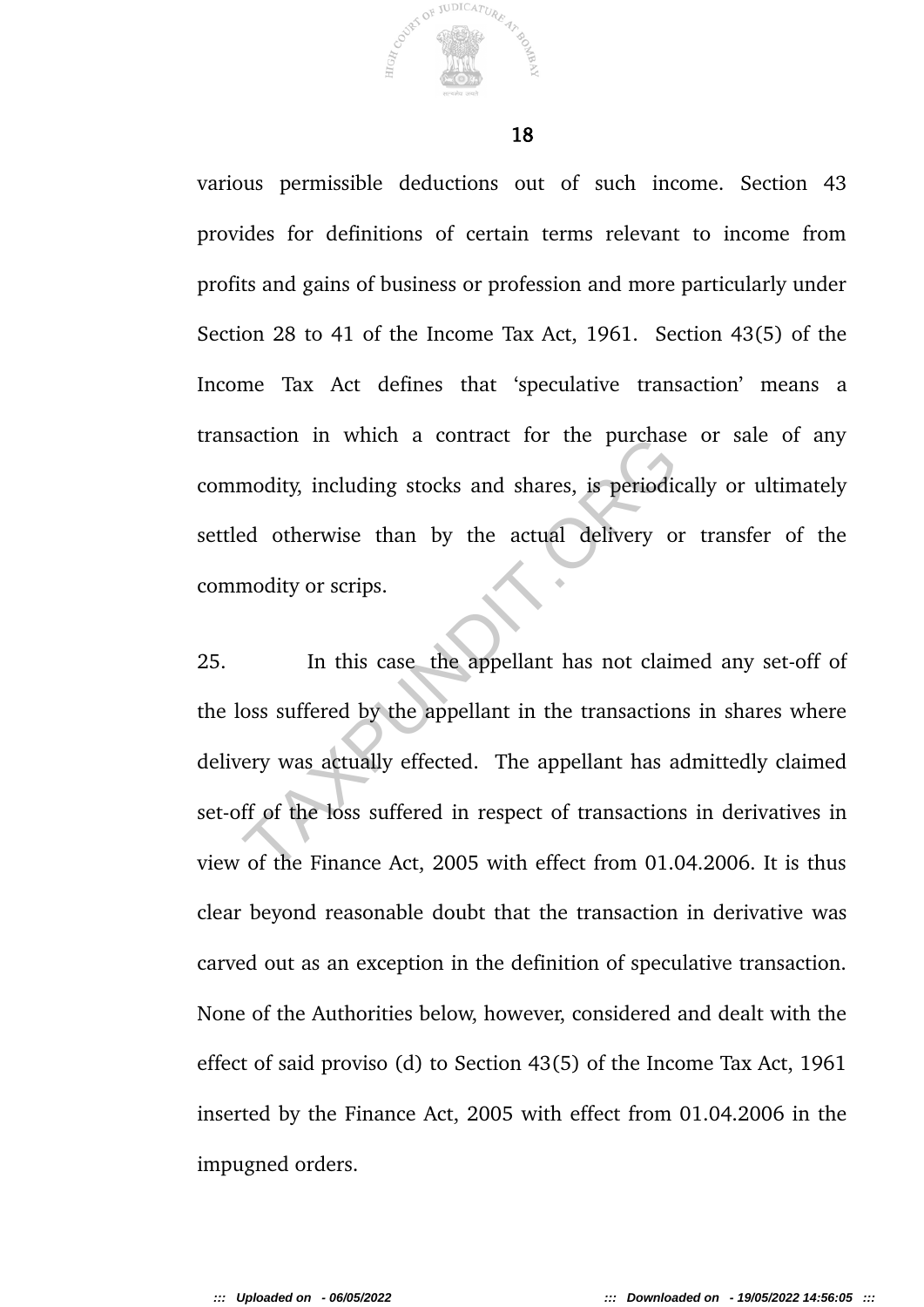26. The explanatory notes on the provisions of the Finance Act, 2005 clearly indicates that the existing provision before such amendment of Clause (5) to Section 43 defines "speculative transaction" means a transaction in which a contract for the purchase or sale of any commodity, including stocks and shares, is periodically or ultimately settled otherwise than by the actual delivery or transfer of the commodity or scrips. Proviso to Section 43(5) list out certain transaction which are not deemed to be speculative transaction.

27. By the said explanatory note it was made clear that, the Finance Act, 2005 has amended Section 43(5) to provide that an eligible transaction in respect of trading in derivatives of securities carried out on a recognized stock exchange shall not be deemed as speculative transaction. The notification prescribing the transaction which are not deemed to be speculative transaction. It was made clear that the Finance Act, 2005 has, accordingly, amended Section 43 (5) to provide that an eligible transaction in respect of trading in derivatives of securities carried out on a recognized stock exchange shall not be deemed as speculative transaction. The notification prescribed the rules and the conditions to be fulfilled by a stock exchange to be recognized by the Central Government for the purposes of Section 43(5) [i.e., Rules 6DDA and 6DDB of the Income Tax Rules, 1962] Extra different outerwise than by the actual different decommodity or scrips. Proviso to Section 43(saction which are not deemed to be speculative to By the said explanatory note it was mance Act, 2005 has amended Section

JUDICATURE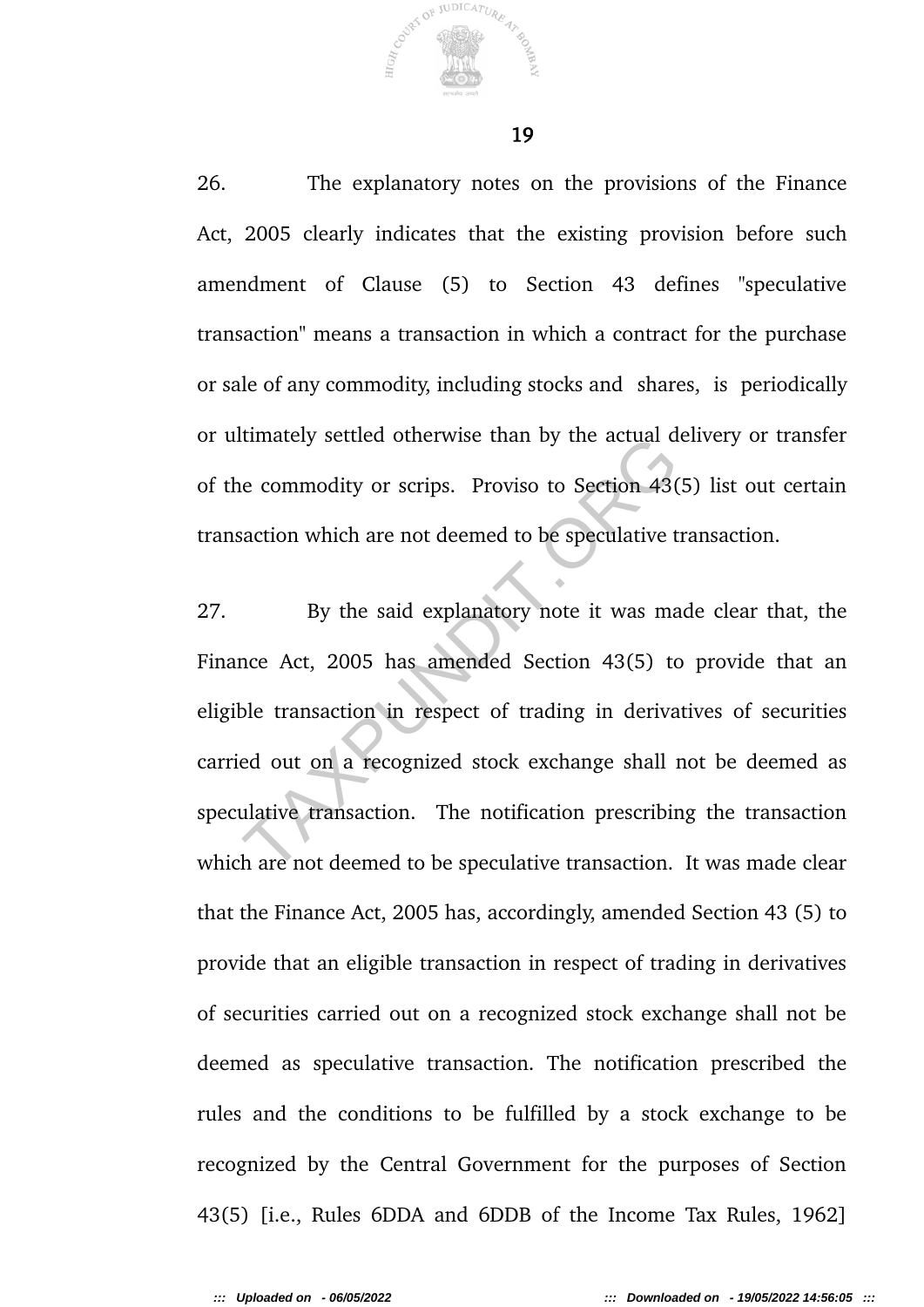

published in the Official Gazette on  $1<sup>st</sup>$  July, 2005 vide S.O. No.932(E).

28. The Hon'ble Supreme Court in case of Snowtex Investment Limited (supra) had considered an appeal arising out of the judgment of the High Court holding that the profits which had arisen from trading in futures and options were not profits from a speculative business and hence loss arising out of trading in shares could not be set off against the profits arising from the business of futures and options. In paragraph No. 15 of the said judgment, the Hon'ble Supreme Court held that the impact of the amendment to Section 43 (5) of the Income Tax Act by Finance Act, 2005 was that an eligible transaction on a recognized stock exchange in respect of trading in derivatives was deemed not to be a speculative transaction. ness and hence loss arising out of trading in shoff against the profits arising from the busine<br>ons. In paragraph No. 15 of the said judgreme Court held that the impact of the amendn<br>of the Income Tax Act by Finance Act, 2

29. With effect from 01.04.2006, trading in derivatives was by a deeming fiction not regarded as a speculative transaction when it was carried out on a given stock exchange. Prior to the amendment, Section 43 (5) defined a "speculative transaction" to mean a transaction in which a contract for the purchase or the sale of any commodity including stocks and shares which settled otherwise other than by the actual delivery or transfer of the commodity or scrips. The Hon'ble Supreme Court also considered the circular issued by the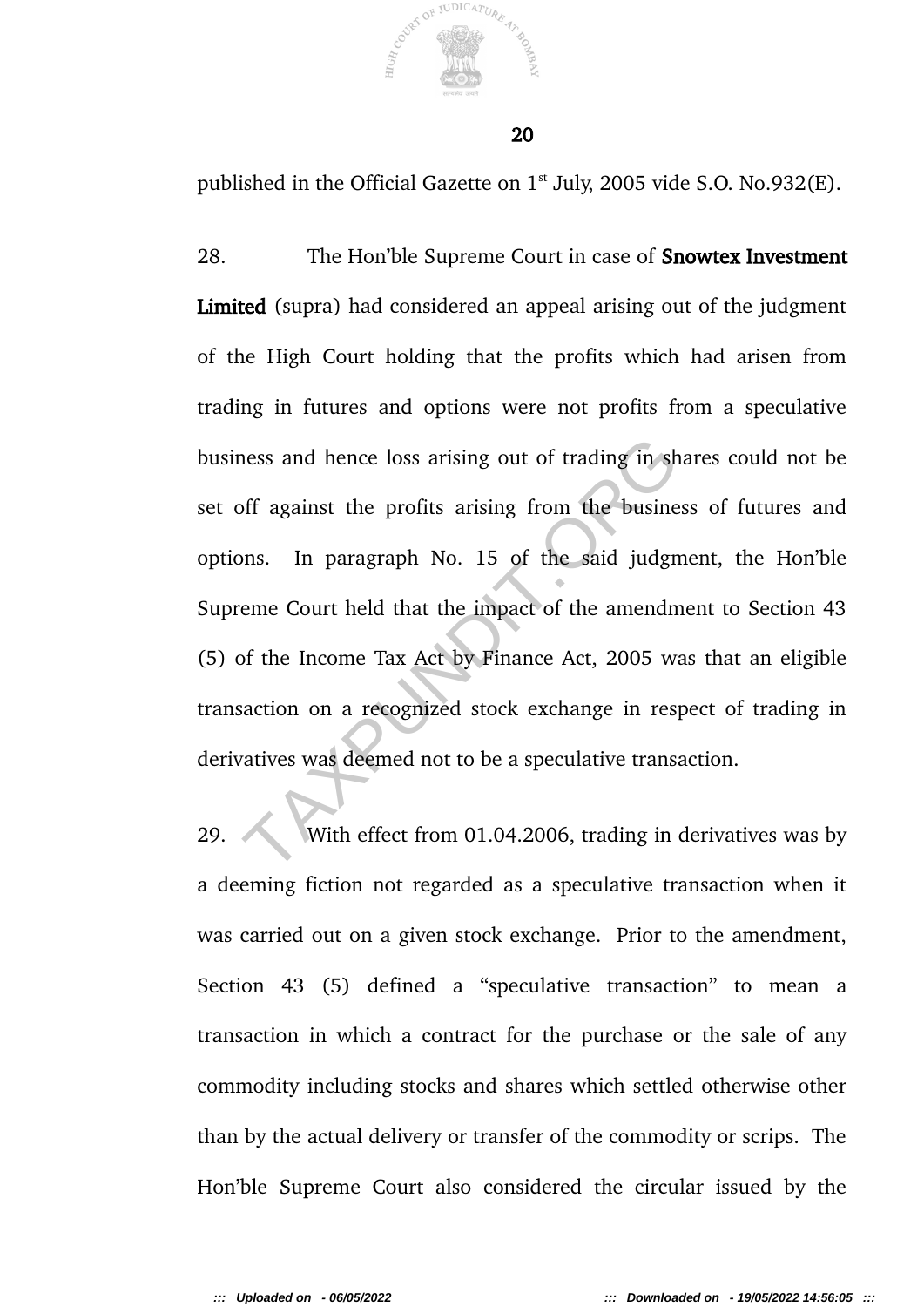

Central Board Direct Taxes dated 27.02.2006 and observed that the amendment by the Finance Act, 2005 was occasioned by the changes which were introduced by SEBI both at the legal and technological level for bringing in greater transparency in the market for derivatives.

30. The Hon'ble Supreme Court also considered the memorandum explaining the amendment introduced in the provisions of sub-section 43 (5) by the Finance Act, 2005 with effect from 01.04.2006. It is held that while amending the provisions of Section 43 (5), the Parliament indeed was cognizant of the provisions which were contained in Section 73 (4) of the Income Tax Act, 1961. It is held that it was only with effect from 01.04.2015 that an amendment was brought about to exclude trading in shares from the deeming provision contained in the Explanation to Section 73. orandum explaining the amendment introduced<br>ub-section 43 (5) by the Finance Act, 2005<br>4.2006. It is held that while amending the pro<br>5), the Parliament indeed was cognizant of the<br>contained in Section 73 (4) of the Income

31. The Hon'ble Supreme Court held that it would be difficult to hold that the provisions which were contained in the Finance Act (No. 2) of 2014 in so far as they amended the Explanation to Section 73 were clarificatory or that notwithstanding the provision by which the amendment was brought into force with effect from 01.04.2015, that it should be given retrospective effect. The Hon'ble Supreme Court held that the amendment which was brought by Parliament to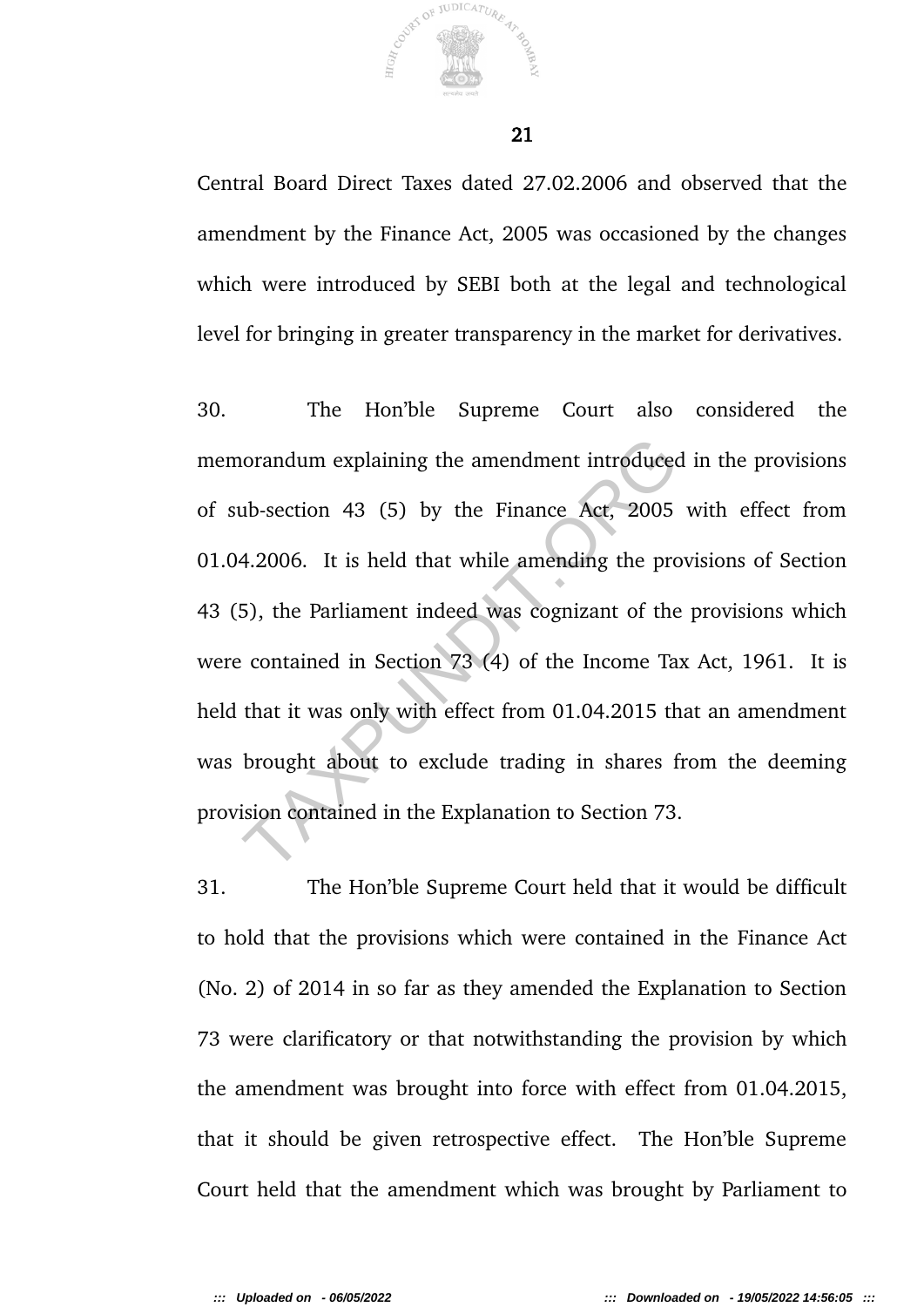

the Explanation to Section 73 by the Finance (No. 2) Act, 2014 was with effect from 01.04.2015. In its legislative wisdom, the Parliament amended Section 43 (5) with effect from 01.04.2006 in relation to the business of trading in derivatives, the Parliament brought about a specific amendment in the Explanation to Section 73, in so far as trading in shares is concerned, with effect from 01.04.2015. The latter amendment was intended to take effect from the date stipulated by Parliament.

32. The Hon'ble Supreme Court accordingly showed no reason to hold either that it was clarificatory or that the intent of Parliament was to give it retrospective effect. The Hon'ble Supreme Court accordingly held that in the assessment year 2008-2009, the loss which occurred to the assessee as a result of its activity of trading in shares (a loss arisen from the business of speculation) was not capable of being set off against the profits which it had earned against the business of futures and options since the latter did not constitute profits and gains of a speculative business. The Hon'ble Supreme Court accordingly did not interfere with the view taken by the High Court. The principles of law laid down by the Hon'ble Supreme Court in the said judgment in case of Snowtex Investment Limited (supra) apply to the facts of this case. In the states is concerned, while enect from the dament.<br>
The Hon'ble Supreme Court accordingly<br>
Did either that it was clarificatory or that the in<br>
to give it retrospective effect. The Hon'ble<br>
rdingly held that in the a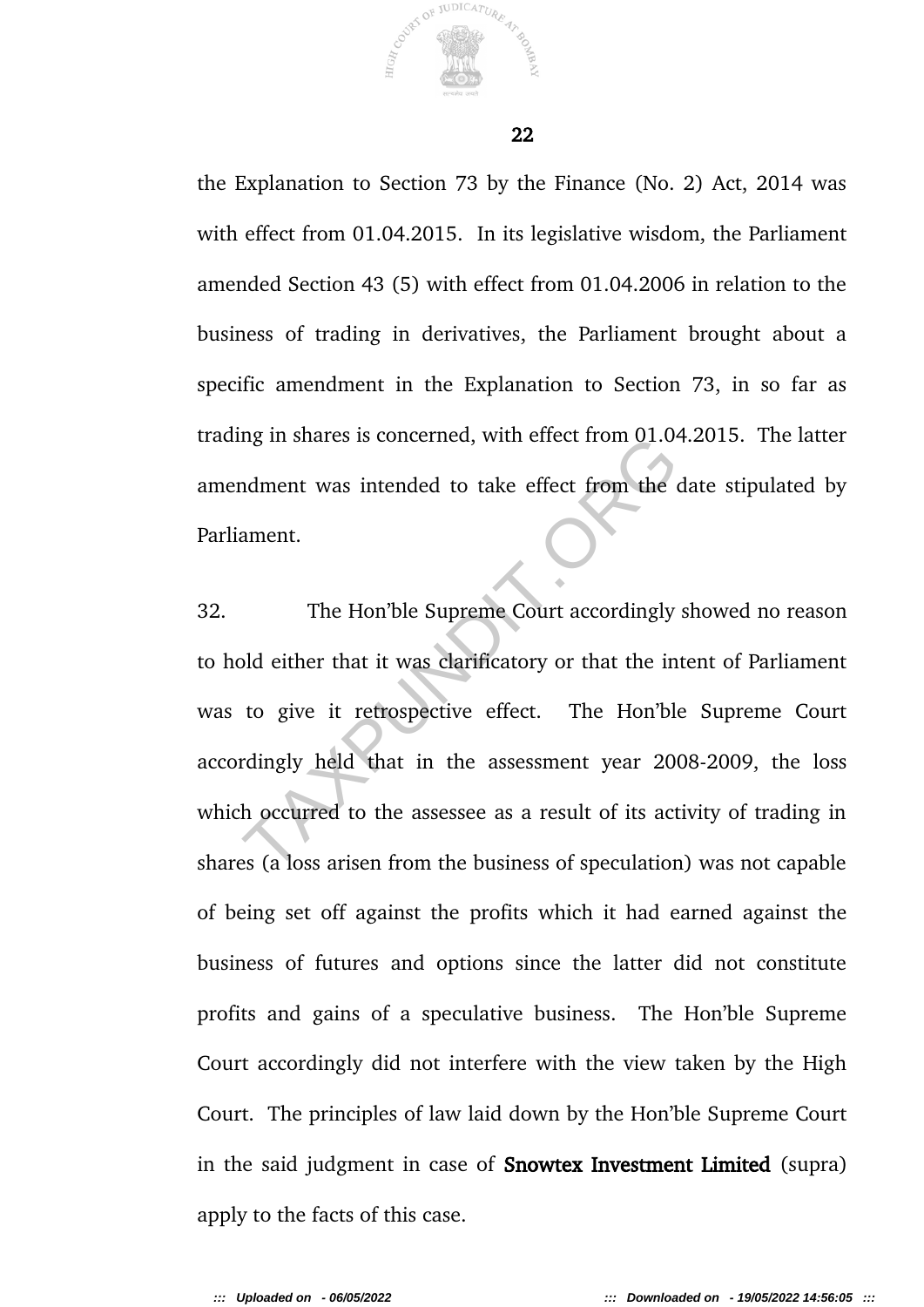

JUDICATURE

33. Section 73 (1) of the Income Tax Act provides that any loss, computed in respect of a speculation business carried on by the assessee, shall not be set off except against profits and gains, if any, of another speculation business by Taxation Laws (Amendment) Act, 1975 with effect from 01.04.1977. The Explanation was inserted below Section 73 (4) of the Income Tax Act.

34. A perusal of the Explanation indicates that where any part of the business of a company other than the exceptions carved out therein consist in the purchase and sale of shares of other companies, such companies shall, for the purpose of section 73, be deemed to be carrying on a speculation business to the extent to which the business consist of the purchase and sale of shares. Proviso (d) to Section 43 (5) which defined "speculation transaction" was admittedly inserted by Finance Act, 2005 with effect from 01.04.2006. The said provision has been interpreted by the Hon'ble Supreme Court in case of **Snowtex** Investment Limited (supra). w Section 73 (4) of the Income Tax Act.<br>A perusal of the Explanation indicates the<br>business of a company other than the exce<br>ein consist in the purchase and sale of shares of<br>companies shall, for the purpose of section 73<br>

35. It is thus clear that, the transactions in respect of trading in derivatives referred to in Clause (ac) of Section 2 of Securities Contracts (Regulation) Act, 1956 carried in a recognized stock exchange are excluded from the definition of "speculation transaction"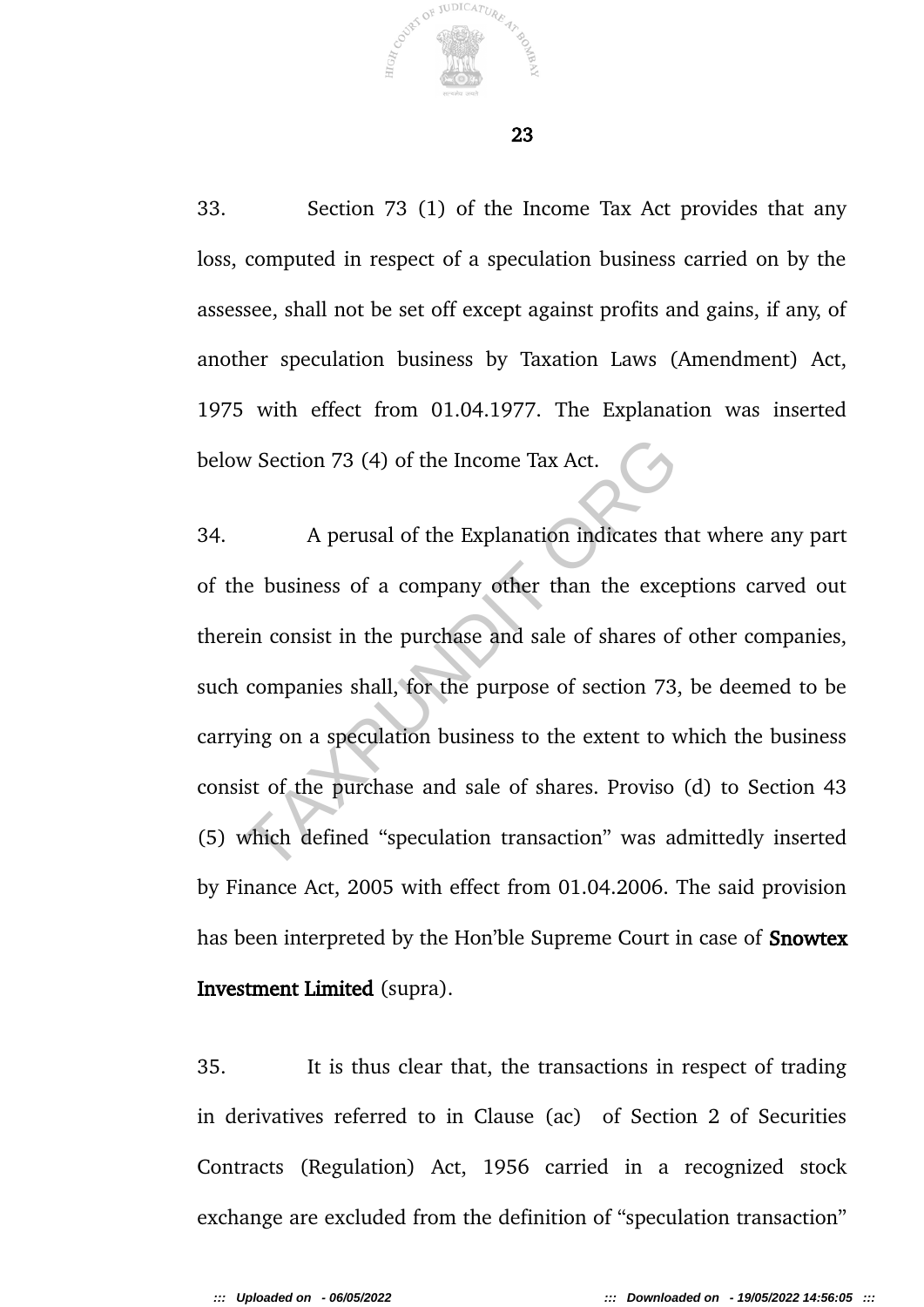

described under Section 43 (5) of the Income Tax Act, 1961. In our view, the respondents thus, cannot be allowed to contend that the appellant had claimed any set off of the losses suffered by the appellant in respect of the speculation business carried on by the assessee against the profits and gains, if any, of another speculation business.

36. In our view, Section 73 (1) as well as the explanation inserted by Taxation Laws (Amendment) Act, 1975 with effect from 01.04.1977 thus would not apply to the loss having arisen in the trading in derivatives being not speculative transaction which is excluded from the definition of "speculation transaction" described under Section 43 (5) of the Income Tax Act. In the facts of this case, the appellant has claimed set off in respect of the loss suffered by the appellant in the transaction in derivatives against the income arising of infrastructure business under the head of income from business or profession under Section 28 of the Income Tax Act, 1961. In our view, Section 73 (1) as well a<br>ted by Taxation Laws (Amendment) Act, 1975<br>4.1977 thus would not apply to the loss hav<br>ng in derivatives being not speculative tran<br>ided from the definition of "speculation trans<br>r Sec

37. The Division Bench of this Court in case of Commissioner of Income Tax Vs. Shri Bharat R. Ruia (HUF) has considered the substantial question of law i.e. "whether the transactions in exchange traded financial derivatives are speculative transactions" as defined in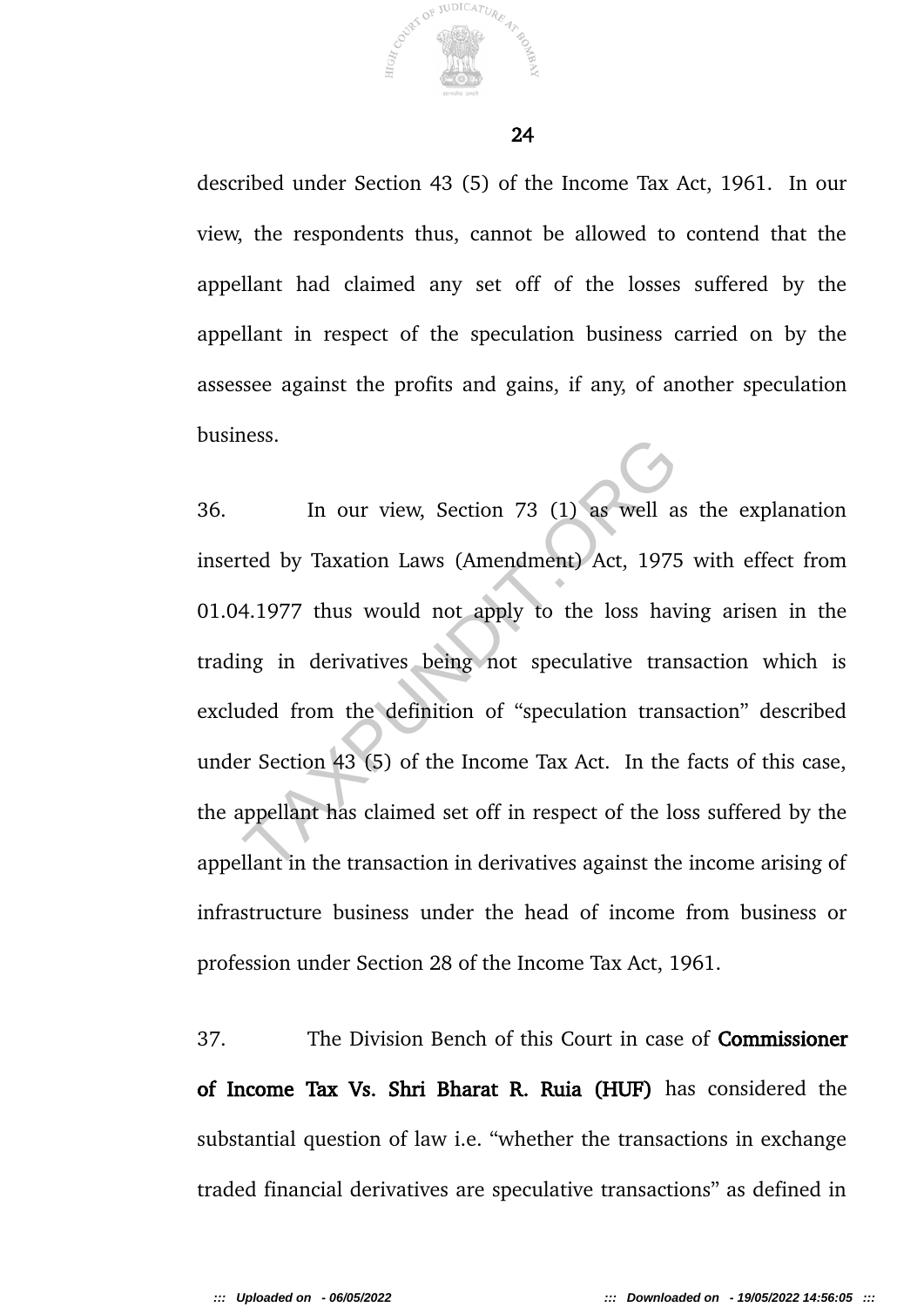

25

Section 43 (5) of the Income Tax Act, 1961. In the facts of that case, proceedings arising out of the assessment year 2003-2004 were in question. In paragraph No. 23 of the said judgment, this Court held that plain reading of clause (d) of Section 43 (5) makes it clear that with effect from 01.04.2006 only those eligible transaction in derivatives referred to under Section 2 (ac) of 1956 Act which were carried out in a recognized stock exchange shall not be deemed to be a speculative transaction. It is only because, the transactions in derivatives referred to under Section 2 (ac) of the Act carried out in a recognized stock exchange were covered under Section 43 (5) of the Act, the legislature could exclude those transactions from the purview of Section 43 (5) with effect from 01.04.2006. Attives referred to under section 2 (ac) of 1953<br>ed out in a recognized stock exchange shall not<br>ulative transaction. It is only because, the<br>vatives referred to under Section 2 (ac) of the A<br>gnized stock exchange were cov

38. This Court in the said judgment also considered the "Handbook on Derivatives Trading" published by the National Stock Exchange of India. This Court clearly held that the legislature by Finance Act, 1995 has specifically provided that clause (d) to the proviso to Section 43 (5) shall come into operation prospectively with effect from 01.04.2006. After insertion of clause (d), all transactions in derivatives are not taken outside the purview of Section 43 (5). It is only those derivative transactions which are covered under clause (d) are taken outside the purview of Section 43 (5) and the rest of the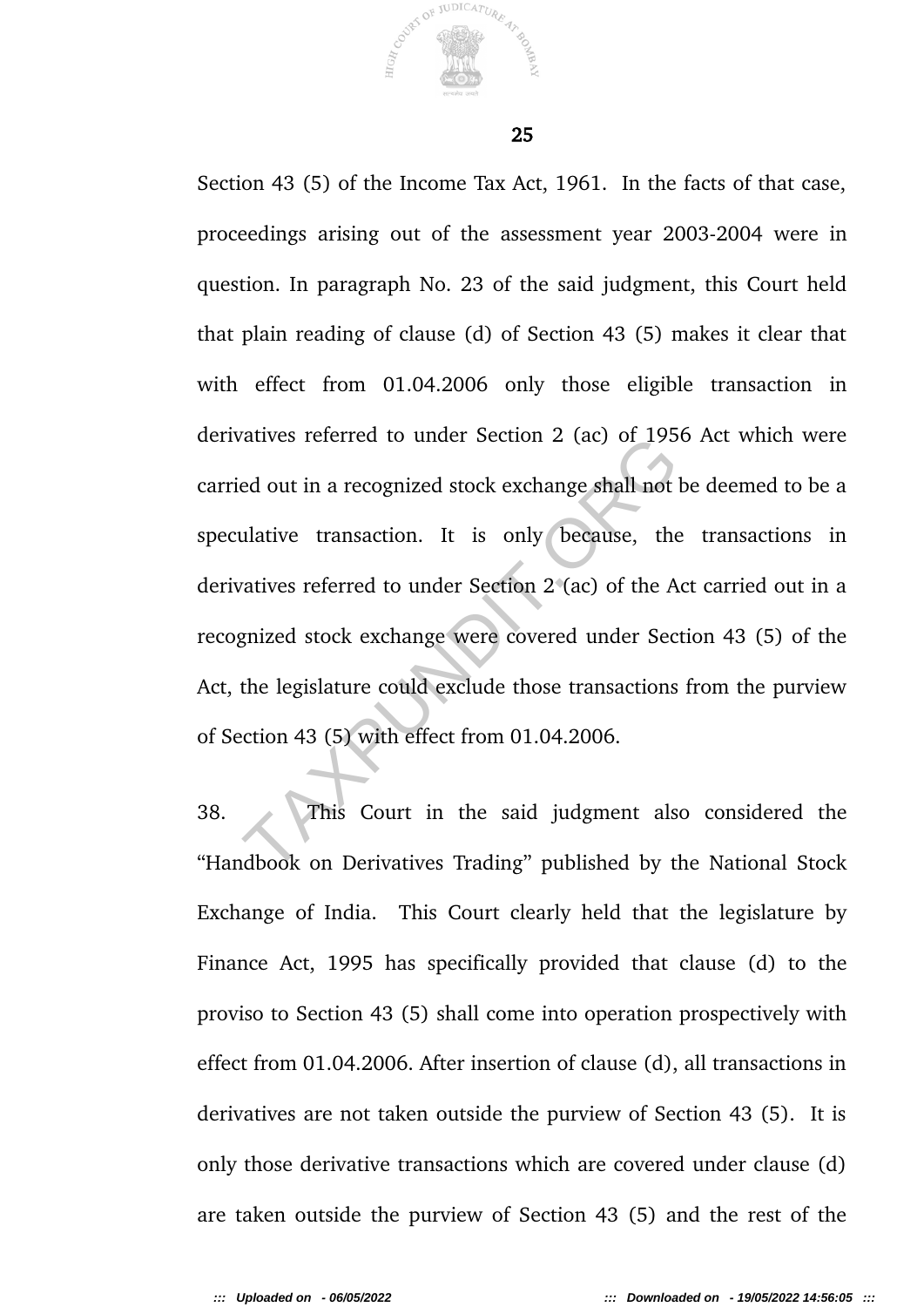

transactions in derivatives would continue to be covered under Section 43 (5) of the Income Tax Act. This Court rejected the submission made by the revenue that clause (d) was inserted to proviso to Section 43 (5) had retrospective effect. This Court accordingly held that the exchange traded derivative transaction carried on by the assessee during the assessment year 2003-2004 (i.e. prior to insertion of Clause (d) to the proviso to Section 43 (5) of the Finance Act, 2005) were speculative transactions covered under Section 43 (5) of the Act and the loss incurred in those transactions were liable to be treated as speculative loss and not bus ness loss. Ig the assessment year 2003-2004 (i.e. prior to f<br>co the proviso to Section 43 (5) of the Finance<br>ulative transactions covered under Section 43 (<br>loss incurred in those transactions were liable<br>ulative loss and not bus nes

39. In the facts of this case, admittedly the assessment year in question is 2009 2010 and financial year is 2008-2009 i.e. after insertion of the said Clause (d) to the proviso to Section 43 (5) of the Income Tax Act, 1961. The principles laid down by this Court in the said judgment in case of Commissioner of Income Tax Vs. Shri Bharat R. Ruia (HUF) interpreting clause (d) inserted in the proviso to Section 43 (5) by Finance Act, 2005 with effect from 01.04.2006 apply to the facts of this case. Transactions in derivatives carried out by the assessee after 01.04.2006 thus would not be speculative transactions.

40. In so far as the judgment of this Court in case of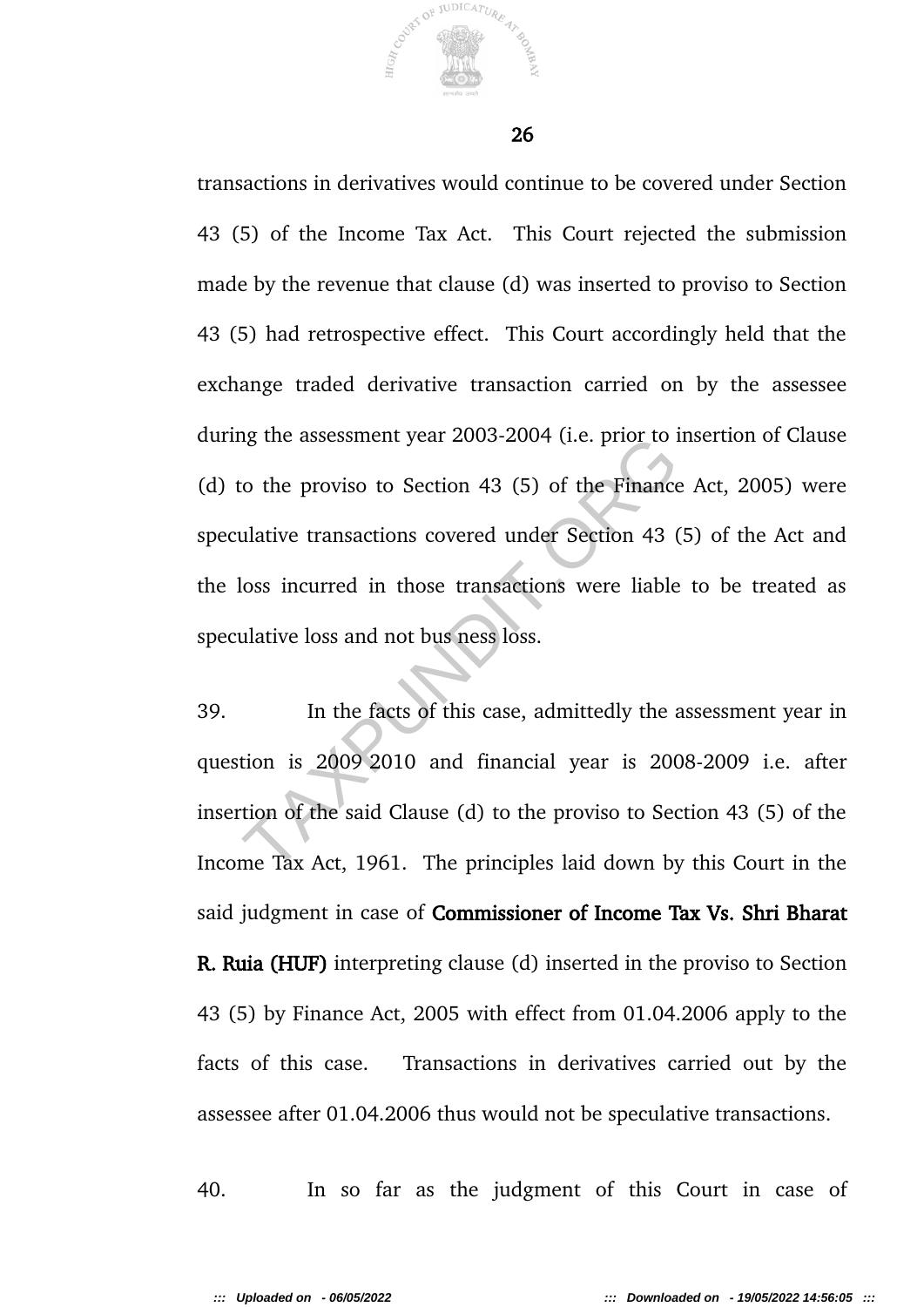Commissioner of Income Tax Vs. Lokmat Newspapers Pvt. Ltd. (supra) relied upon by the learned counsel for revenue is concerned, the substantial question of law fell for consideration of this Court in the said judgment was "whether, on the facts and in the circumstances of the case and in law, the Tribunal was justified in allowing brought forward speculation loss to be set off against delivery based profits earned by the assessee-company from sale and purchase of shares".

41. The assessee in that matter had offered the profit as a profit of speculation business and had claimed set off against a speculation loss brought forward from the assessment years 1996- 1997 to 1998-1999. This court in the said judgment had not considered the clause (d) inserted to proviso to Section 43 (5) of the Income Tax Act and had considered unamended Section 43 (5) and Section 73. The said judgment in our view is clearly distinguishable on the facts and thus would not advance the case of the revenue. The reliance placed by the Income Tax Appellate Tribunal on the said judgment in case of Commissioner of Income Tax Vs. Lokmat Newspapers Pvt. Ltd. (supra) is totally misplaced. and speculation loss to be set on against dent<br>ed by the assessee-company from sale and purch<br>The assessee in that matter had offere<br>t of speculation business and had claimed<br>ulation loss brought forward from the assess:<br>t

42. In so far as judgment of Delhi High Court in case of the Commissioner of Income Tax Vs. DLF Commercial Developers Limited

JUDICATURE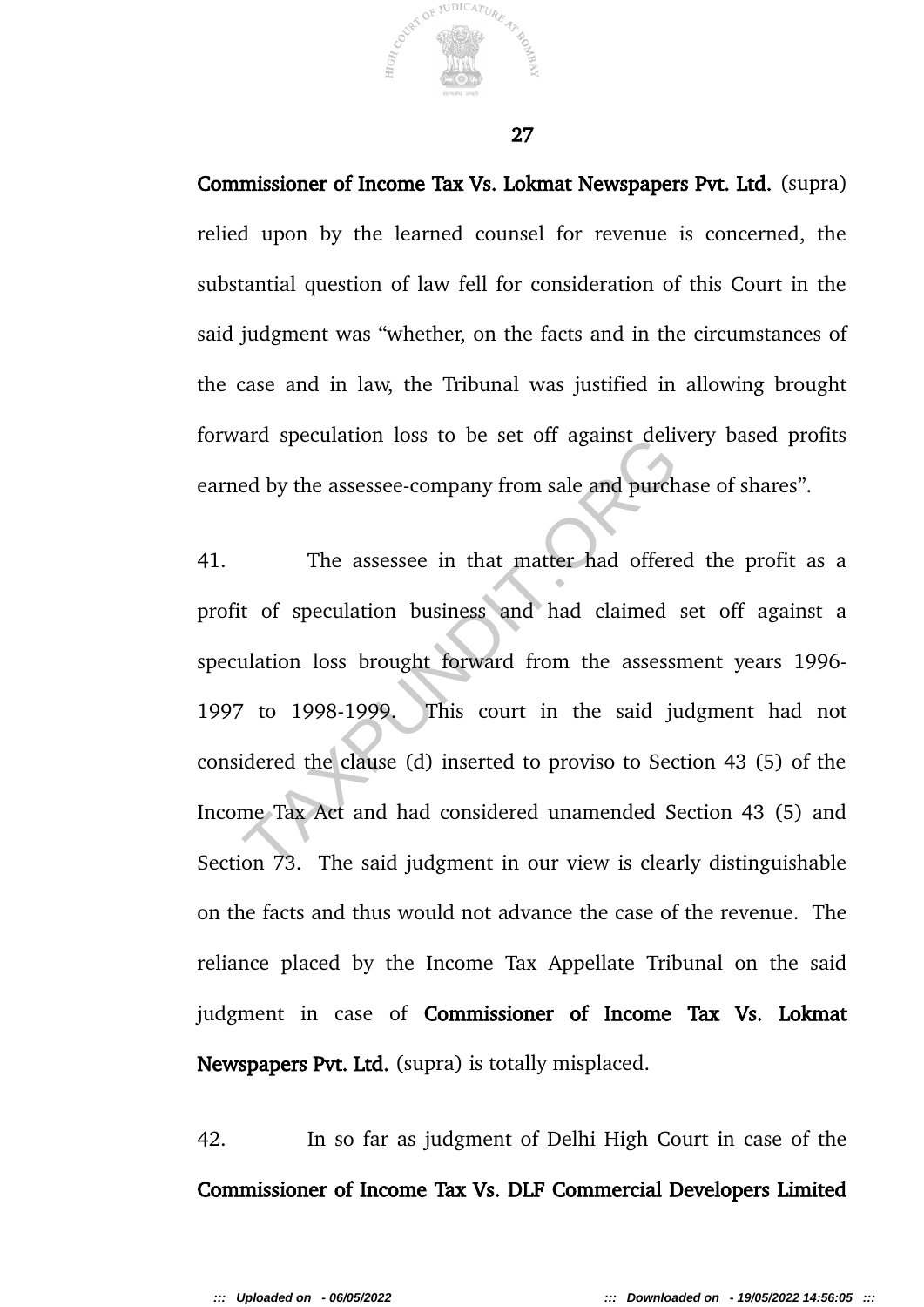

(supra) relied upon by the learned counsel for revenue is concerned, the Delhi High Court has taken a view contrary to the view taken by this Court in case of Commissioner of Income Tax Vs. Shri Bharat R. Ruia (HUF) (supra). The Judgment of the Hon'ble Supreme Court in case of Snowtex Investment Limited (supra) was not brought to the notice of Delhi High Court while dealing with the case of Commissioner of Income Tax Vs. DLF Commercial Developers Limited. The said judgment of Delhi High Court would not advance the case of the revenue.

43. In our view the Income Tax Appellate Tribunal could not have confirmed any addition on transaction in derivatives on recognised stock exchange as defined in Section 43 (5) (d) of the Income Tax Act, 1961 with reference to explanation given to Section 73 of the Income Tax Act, 1961 which is applicable to speculative transaction. By virtue of insertion of clause (d) to the proviso to Section 43 (5) of the Income Tax Act, 1961, the transactions in respect of the trading in derivatives as prescribed in clause (d) inserted in proviso to Section 43(5) would not be a speculative transaction. The Union of Income Tax Vs. DLF Commercial D<br>Said judgment of Delhi High Court would not a<br>evenue.<br>In our view the Income Tax Appellate<br>Confirmed any addition on transaction is<br>gnised stock exchange as defined in Section<br>m

44. The appellant was thus entitled to claim set off of the loss suffered by the appellant in the said transactions in derivatives against